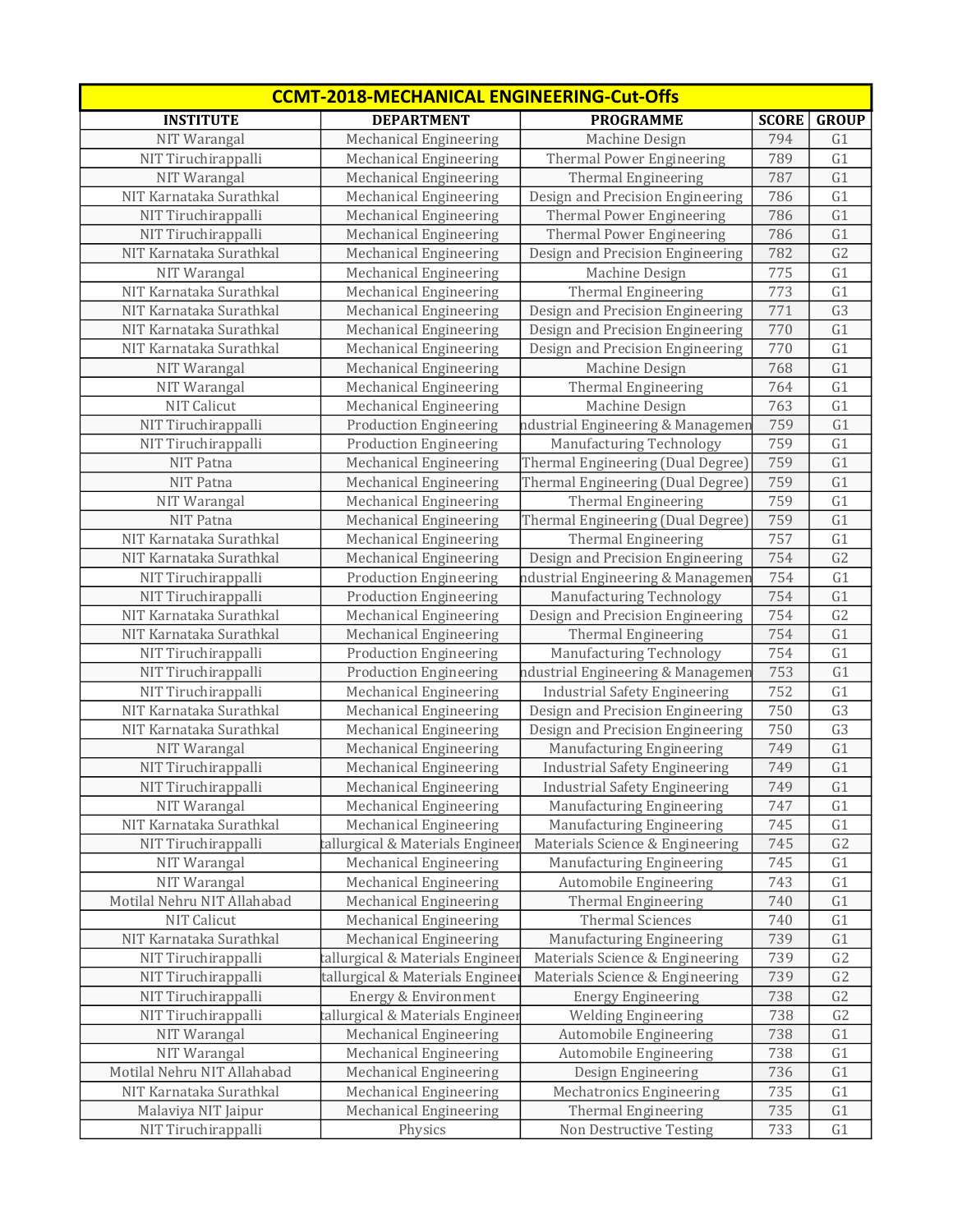| NIT Rourkela                 | Mechanical Engineering           | Machine Design & Analysis                | 733 | G1             |
|------------------------------|----------------------------------|------------------------------------------|-----|----------------|
| <b>NIT Calicut</b>           | Mechanical Engineering           | Machine Design                           | 733 | G <sub>1</sub> |
| NIT Tiruchirappalli          | tallurgical & Materials Engineer | <b>Welding Engineering</b>               | 733 | G <sub>2</sub> |
| NIT Karnataka Surathkal      | <b>Mechanical Engineering</b>    | Manufacturing Engineering                | 733 | G1             |
| NIT Tiruchirappalli          | tallurgical & Materials Enginee  | <b>Welding Engineering</b>               | 733 | G <sub>2</sub> |
| NIT Rourkela                 | <b>Mechanical Engineering</b>    | Thermal Engineering                      | 729 | G1             |
| NIT Tiruchirappalli          | Physics                          | Non Destructive Testing                  | 728 | G1             |
| Malaviya NIT Jaipur          | <b>Mechanical Engineering</b>    | Design Engineering                       | 725 | G1             |
| Motilal Nehru NIT Allahabad  | Mechanical Engineering           | Thermal Engineering                      | 725 | G1             |
| Motilal Nehru NIT Allahabad  | Mechanical Engineering           | Design Engineering                       | 725 | G1             |
| Motilal Nehru NIT Allahabad  | Mechanical Engineering           | Design Engineering                       | 725 | G1             |
| Motilal Nehru NIT Allahabad  | Mechanical Engineering           | Thermal Engineering                      | 725 | G1             |
| NIT Calicut                  | <b>Mechanical Engineering</b>    | Machine Design                           | 725 | G1             |
| NIT Tiruchirappalli          | Physics                          | Non Destructive Testing                  | 725 | G1             |
| NIT Tiruchirappalli          | Civil Engineering                | <b>Environmental Engineering</b>         | 724 | G <sub>3</sub> |
| NIT Tiruchirappalli          | Energy & Environment             | <b>Energy Engineering</b>                | 724 | G <sub>2</sub> |
| NIT Tiruchirappalli          | Civil Engineering                | <b>Environmental Engineering</b>         | 724 | G <sub>3</sub> |
| NIT Tiruchirappalli          | Energy & Environment             | <b>Energy Engineering</b>                | 724 | G <sub>2</sub> |
| NIT Tiruchirappalli          | Civil Engineering                | <b>Environmental Engineering</b>         | 724 | G <sub>3</sub> |
| NIT Warangal                 | Mechanical Engineering           | <b>Computer Integrated Manufacturing</b> | 722 | G1             |
| NIT Warangal                 | Mechanical Engineering           | terials and Systems Engineering Des      | 722 | G1             |
| NIT Tiruchirappalli          | tallurgical & Materials Enginee  | <b>Welding Engineering</b>               | 722 | G <sub>2</sub> |
| <b>NIT Calicut</b>           | <b>Mechanical Engineering</b>    | <b>Thermal Sciences</b>                  | 721 | G1             |
| NIT Rourkela                 | Mechanical Engineering           | Thermal Engineering                      | 718 | G1             |
| NIT Karnataka Surathkal      | Mechanical Engineering           | <b>Mechatronics Engineering</b>          | 718 | G1             |
| NIT Rourkela                 | <b>Mechanical Engineering</b>    | Machine Design & Analysis                | 717 | G1             |
| NIT Warangal                 | Mechanical Engineering           | terials and Systems Engineering Des      | 717 | G1             |
| NIT Warangal                 | Mechanical Engineering           | terials and Systems Engineering Des      | 717 | G1             |
| NIT Rourkela                 | <b>Mechanical Engineering</b>    | Thermal Engineering                      | 717 | G1             |
| <b>NIT Calicut</b>           | <b>Mechanical Engineering</b>    | <b>Thermal Sciences</b>                  | 717 | G1             |
| NIT Tiruchirappalli          | tallurgical & Materials Engineer | <b>Industrial Metallurgy</b>             | 715 | G2             |
| NIT Calicut                  | Mechanical Engineering           | Manufacturing Technology                 | 715 | G1             |
| Malaviya NIT Jaipur          | Mechanical Engineering           | Thermal Engineering                      | 715 | G1             |
| NIT Tiruchirappalli          | tallurgical & Materials Engineer | <b>Industrial Metallurgy</b>             | 715 | G2             |
| NIT Tiruchirappalli          | tallurgical & Materials Engineer | <b>Industrial Metallurgy</b>             | 715 | G2             |
| NIT Warangal                 | Mechanical Engineering           | Computer Integrated Manufacturing        | 714 | G1             |
| NIT Warangal                 | Mechanical Engineering           | <b>Computer Integrated Manufacturing</b> | 714 | G1             |
| NIT Rourkela                 | Mechanical Engineering           | Machine Design & Analysis                | 714 | G1             |
| NIT Karnataka Surathkal      | Mechanical Engineering           | <b>Mechatronics Engineering</b>          | 714 | G1             |
| Motilal Nehru NIT Allahabad  | Mechanical Engineering           | <b>Production Engineering</b>            | 711 | G1             |
| Maulana Azad NIT Bhopal      | Mechanical Engineering           | <b>Thermal Engineering</b>               | 711 | G1             |
| NIT Calicut                  | <b>Mechanical Engineering</b>    | ndustrial Engineering & Managemer        | 708 | G1             |
| NIT Warangal                 | Mechanical Engineering           | <b>Additive Manufacturing</b>            | 707 | G1             |
| Motilal Nehru NIT Allahabad  | <b>Applied Mechanics</b>         | <b>Fluid Engineering</b>                 | 707 | G1             |
| NIT Calicut                  | Mechanical Engineering           | Manufacturing Technology                 | 707 | G1             |
| NIT Calicut                  | Mechanical Engineering           | Manufacturing Technology                 | 705 | G1             |
| Sardar Vallabhbhai NIT Surat | Mechanical Engineering           | Mechanical Engineering                   | 704 | G1             |
| Sardar Vallabhbhai NIT Surat | <b>Mechanical Engineering</b>    | Thermal Systems Design                   | 704 | G1             |
| NIT Karnataka Surathkal      | hematical &Computational Scie    | <b>Computational Mathematics</b>         | 703 | G1             |
| Maulana Azad NIT Bhopal      | Mechanical Engineering           | Thermal Engineering                      | 701 | G1             |
| NIT Kurukshetra              | <b>Mechanical Engineering</b>    | Machine Design                           | 700 | G1             |
| Motilal Nehru NIT Allahabad  | <b>Applied Mechanics</b>         | <b>Engineering Mechanics and Design</b>  | 700 | G1             |
| Motilal Nehru NIT Allahabad  | Mechanical Engineering           | <b>Production Engineering</b>            | 700 | G1             |
| NIT Calicut                  | <b>Mechanical Engineering</b>    | ndustrial Engineering & Managemen        | 700 | G1             |
| Maulana Azad NIT Bhopal      | Mechanical Engineering           | Thermal Engineering                      | 700 | G1             |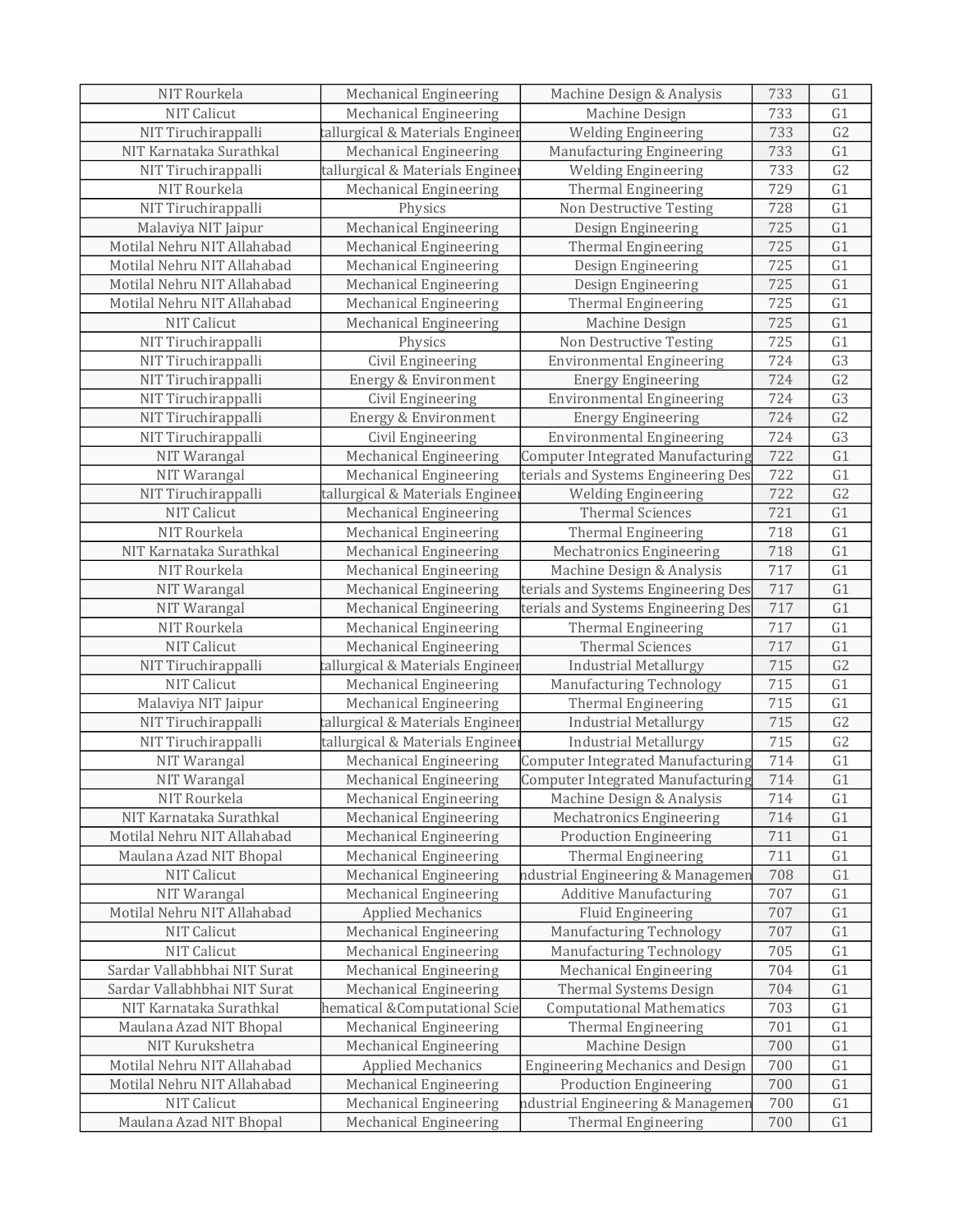| Malaviya NIT Jaipur                  | <b>Mechanical Engineering</b>    | Thermal Engineering                     | 700 | G <sub>1</sub> |
|--------------------------------------|----------------------------------|-----------------------------------------|-----|----------------|
| Malaviya NIT Jaipur                  | <b>Mechanical Engineering</b>    | Design Engineering                      | 698 | G1             |
| Malaviya NIT Jaipur                  | Mechanical Engineering           | Design Engineering                      | 697 | G1             |
| NIT Calicut                          | Mechanical Engineering           | ndustrial Engineering & Managemen       | 696 | G1             |
| Motilal Nehru NIT Allahabad          | Mechanical Engineering           | Product Design and Development          | 693 | G1             |
| NIT Rourkela                         | <b>Mechanical Engineering</b>    | <b>Production Engineering</b>           | 693 | G1             |
| Sardar Vallabhbhai NIT Surat         | Mechanical Engineering           | Mechanical Engineering                  | 693 | G1             |
| Sardar Vallabhbhai NIT Surat         | Mechanical Engineering           | Thermal Systems Design                  | 693 | G1             |
| Sardar Vallabhbhai NIT Surat         | Mechanical Engineering           | Mechanical Engineering                  | 693 | G1             |
| NIT Warangal                         | Mechanical Engineering           | <b>Additive Manufacturing</b>           | 690 | G1             |
| Motilal Nehru NIT Allahabad          | Mechanical Engineering           | <b>Production Engineering</b>           | 690 | G1             |
| Sardar Vallabhbhai NIT Surat         | <b>Mechanical Engineering</b>    | Thermal Systems Design                  | 690 | G1             |
| NIT Warangal                         | Mechanical Engineering           | <b>Additive Manufacturing</b>           | 690 | G1             |
| Maulana Azad NIT Bhopal              | Mechanical Engineering           | <b>Industrial Design</b>                | 687 | G1             |
| Malaviya NIT Jaipur                  | Mechanical Engineering           | <b>Industrial Engineering</b>           | 686 | G1             |
| Malaviya NIT Jaipur                  | <b>Mechanical Engineering</b>    | <b>Production Engineering</b>           | 686 | G1             |
| NIT Kurukshetra                      | Mechanical Engineering           | Thermal Engineering                     | 686 | G1             |
| Visvesvaraya NIT Nagpur              | Mechanical Engineering           | <b>Heat Power</b>                       | 686 | G1             |
| NIT Karnataka Surathkal              | hematical &Computational Scie    | <b>Computational Mathematics</b>        | 683 | G1             |
| NIT Delhi                            | Mechanical Engineering           | mputer Aided Design & Manufacturi       | 682 | G1             |
| NIT Rourkela                         | <b>Mechanical Engineering</b>    | <b>Production Engineering</b>           | 682 | G1             |
| NIT Rourkela                         | <b>Industrial Design</b>         | <b>Industrial Design</b>                | 680 | G1             |
| NIT Rourkela                         | Mechanical Engineering           | <b>Production Engineering</b>           | 680 | G1             |
| Malaviya NIT Jaipur                  | Mechanical Engineering           | <b>Industrial Engineering</b>           | 679 | G <sub>2</sub> |
| Malaviya NIT Jaipur                  | Mechanical Engineering           | <b>Production Engineering</b>           | 679 | G <sub>2</sub> |
| NIT Kurukshetra                      | Mechanical Engineering           | Machine Design                          | 677 | G1             |
| NIT Kurukshetra                      | Mechanical Engineering           | Machine Design                          | 677 | G1             |
| Sardar Vallabhbhai NIT Surat         | Mechanical Engineering           | Manufacturing Engineering               | 676 | G1             |
| Motilal Nehru NIT Allahabad          | Mechanical Engineering           | mputer Aided Design & Manufacturi       | 676 | G1             |
| Visvesvaraya NIT Nagpur              | Mechanical Engineering           | <b>Heat Power</b>                       | 676 | G1             |
| Motilal Nehru NIT Allahabad          | <b>Applied Mechanics</b>         | <b>Fluid Engineering</b>                | 676 | G1             |
| Sardar Vallabhbhai NIT Surat         | Mechanical Engineering           | CAD-CAM                                 | 675 | G1             |
| NIT Hamirpur                         | Mechanical Engineering           | ing (Computational Fluid Dynamics       | 675 | G1             |
| Malaviya NIT Jaipur                  | Mechanical Engineering           | <b>Production Engineering</b>           | 673 | G1             |
| Malaviya NIT Jaipur                  | Mechanical Engineering           | <b>Production Engineering</b>           | 673 | G1             |
| NIT Karnataka Surathkal              | tallurgical & Materials Enginee: | <b>Materials Engineering</b>            | 672 | G1             |
| Malaviya NIT Jaipur                  | entre for Energy & Environmen    | Renewable Energy                        | 672 | G <sub>2</sub> |
| Malaviya NIT Jaipur                  | entre for Energy & Environmer    | Renewable Energy                        | 672 | G <sub>2</sub> |
| Motilal Nehru NIT Allahabad          | <b>Applied Mechanics</b>         | Fluid Engineering                       | 672 | G1             |
| Malaviya NIT Jaipur                  | entre for Energy & Environmer    | Renewable Energy                        | 672 | G <sub>2</sub> |
| NIT Karnataka Surathkal              | hematical & ComputationalScie    | <b>Computational Mathematics</b>        | 671 | G1             |
| <b>IIEST Shibpur District Howrah</b> | Mechanical Engineering           | Machine Design                          | 669 | G1             |
| Motilal Nehru NIT Allahabad          | <b>Mechanical Engineering</b>    | Product Design and Development          | 669 | G1             |
| Motilal Nehru NIT Allahabad          | <b>Applied Mechanics</b>         | <b>Engineering Mechanics and Design</b> | 669 | G1             |
| Motilal Nehru NIT Allahabad          | Mechanical Engineering           | <b>Product Design and Development</b>   | 669 | G1             |
| NIT Durgapur                         | <b>Mechanical Engineering</b>    | Thermal Engineering                     | 665 | G1             |
| NIT Rourkela                         | <b>Industrial Design</b>         | <b>Industrial Design</b>                | 665 | G1             |
| Visvesvaraya NIT Nagpur              | Mechanical Engineering           | <b>Heat Power</b>                       | 665 | G1             |
| Malaviya NIT Jaipur                  | Civil Engineering                | <b>Environmental Engineering</b>        | 663 | G1             |
| NIT Jamshedpur                       | Mechanical Engineering           | <b>Thermal Engineering</b>              | 662 | G1             |
| NIT Kurukshetra                      | <b>Mechanical Engineering</b>    | Industrial & Production Engineering     | 662 | G1             |
| NIT Warangal                         | tallurgical & Materials Enginee  | <b>Industrial Metallurgy</b>            | 662 | G1             |
| NIT Delhi                            | Mechanical Engineering           | mputer Aided Design & Manufacturi       | 662 | G1             |
| Sardar Vallabhbhai NIT Surat         | Mechanical Engineering           | Manufacturing Engineering               | 662 | G1             |
| <b>IIEST Shibpur District Howrah</b> | <b>Mechanical Engineering</b>    | <b>Heat Power Engineering</b>           | 661 | G1             |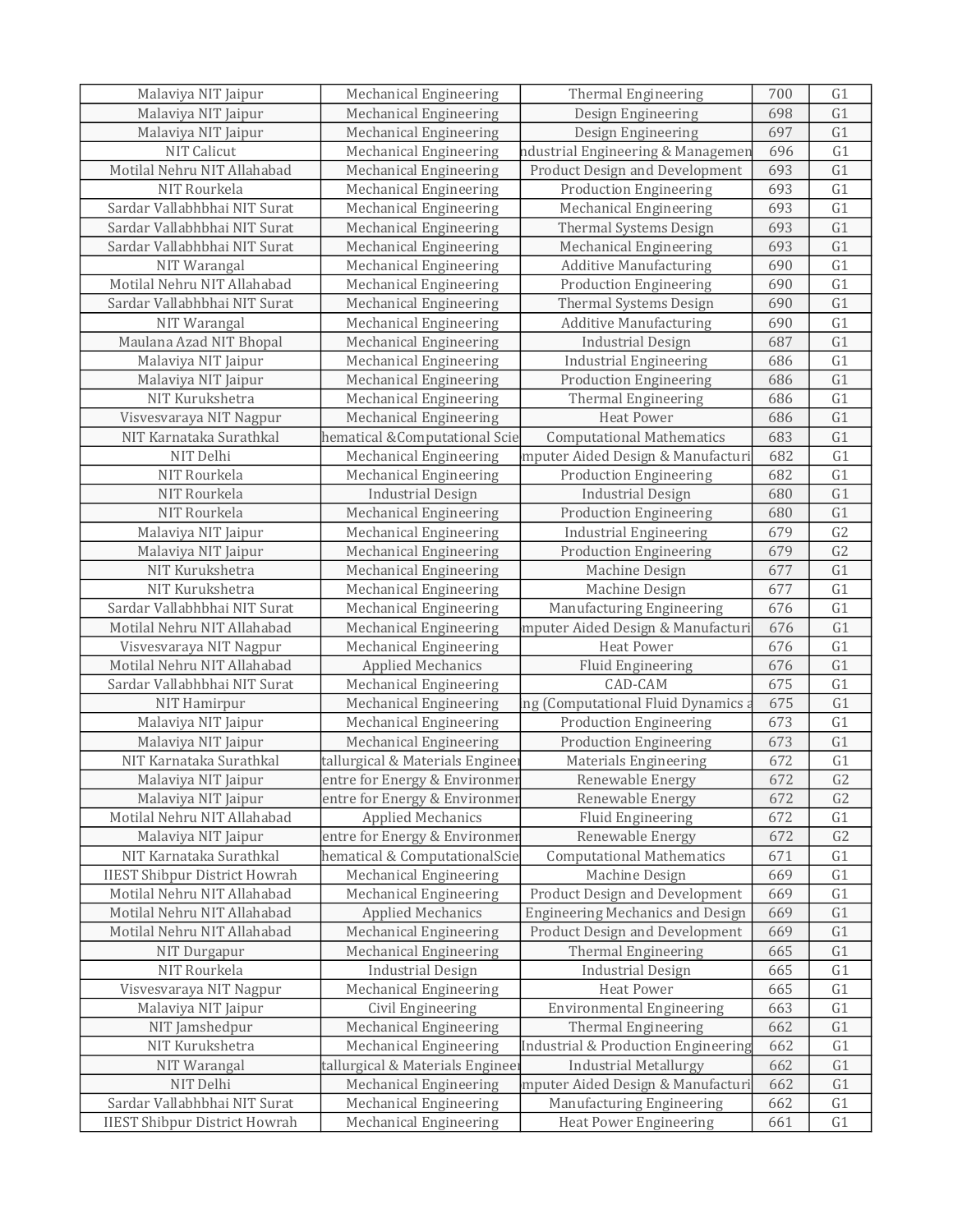| Visvesvaraya NIT Nagpur              | <b>Mechanical Engineering</b>    | <b>Industrial Engineering</b>           | 661 | G <sub>1</sub> |
|--------------------------------------|----------------------------------|-----------------------------------------|-----|----------------|
| Maulana Azad NIT Bhopal              | Mechanical Engineering           | <b>Stress &amp; Vibration Analysis</b>  | 661 | G1             |
| Sardar Vallabhbhai NIT Surat         | Mechanical Engineering           | CAD-CAM                                 | 661 | G1             |
| Motilal Nehru NIT Allahabad          | <b>Applied Mechanics</b>         | <b>Engineering Mechanics and Design</b> | 661 | G1             |
| Malaviya NIT Jaipur                  | Mechanical Engineering           | <b>Production Engineering</b>           | 659 | G <sub>2</sub> |
| Malaviya NIT Jaipur                  | Mechanical Engineering           | <b>Production Engineering</b>           | 659 | G <sub>2</sub> |
| NIT Durgapur                         | Mechanical Engineering           | Machine Design                          | 658 | G1             |
| NIT Warangal                         | Civil Engineering                | <b>Environmental Engineering</b>        | 658 | G1             |
| NIT Warangal                         | tallurgical & Materials Engineer | <b>Materials Technology</b>             | 658 | G1             |
| Sardar Vallabhbhai NIT Surat         | <b>Mechanical Engineering</b>    | Manufacturing Engineering               | 658 | G1             |
| NIT Tiruchirappalli                  | Physics                          | Non Destructive Testing                 | 658 | G1             |
| NIT Karnataka Surathkal              | tallurgical & Materials Engineer | Nanotechnology                          | 657 | G1             |
| NIT Patna                            | <b>Mechanical Engineering</b>    | roduction Engineering (Dual Degree      | 657 | G1             |
| Malaviya NIT Jaipur                  | Mechanical Engineering           | <b>Industrial Engineering</b>           | 657 | G1             |
| Motilal Nehru NIT Allahabad          | Mechanical Engineering           | mputer Aided Design & Manufacturi       | 657 | G1             |
| NIT Rourkela                         | <b>Industrial Design</b>         | <b>Industrial Design</b>                | 657 | G1             |
| Motilal Nehru NIT Allahabad          | <b>Applied Mechanics</b>         | Materials Science & Engineering         | 655 | G1             |
| NIT Raipur                           | Mechanical Engineering           | Machine Design                          | 655 | G1             |
| Maulana Azad NIT Bhopal              | Mechanical Engineering           | <b>Industrial Design</b>                | 655 | G1             |
|                                      | Mechanical Engineering           |                                         | 655 | G <sub>2</sub> |
| Malaviya NIT Jaipur                  |                                  | <b>Industrial Engineering</b>           |     |                |
| NIT Kurukshetra                      | Mechanical Engineering           | Thermal Engineering                     | 655 | G1             |
| Malaviya NIT Jaipur                  | Mechanical Engineering           | <b>Industrial Engineering</b>           | 655 | G1             |
| NIT Tiruchirappalli                  | tallurgical & Materials Enginee: | Materials Science & Engineering         | 655 | G <sub>2</sub> |
| Malaviya NIT Jaipur                  | Materials Research Center        | Materials Science & Engineering         | 654 | G2             |
| NIT Uttarakhand                      | Mechanical Engineering           | Machine Design                          | 654 | G1             |
| NIT Raipur                           | Mechanical Engineering           | Thermal Engineering                     | 654 | G1             |
| <b>IIEST Shibpur District Howrah</b> | Mechanical Engineering           | Machine Design                          | 654 | G1             |
| NIT Warangal                         | tallurgical & Materials Enginee  | <b>Industrial Metallurgy</b>            | 654 | G1             |
| NIT Delhi                            | <b>Mechanical Engineering</b>    | mputer Aided Design & Manufacturi       | 654 | G1             |
| Malaviya NIT Jaipur                  | <b>Mechanical Engineering</b>    | <b>Industrial Engineering</b>           | 654 | G2             |
| <b>IIEST Shibpur District Howrah</b> | Mechanical Engineering           | Machine Design                          | 654 | G1             |
| NIT Tiruchirappalli                  | Energy & Environment             | <b>Energy Engineering</b>               | 652 | G <sub>2</sub> |
| NIT Karnataka Surathkal              | tallurgical & Materials Engineer | <b>Materials Engineering</b>            | 651 | G1             |
| Visvesvaraya NIT Nagpur              | <b>Mechanical Engineering</b>    | CAD-CAM                                 | 650 | G1             |
| Sardar Vallabhbhai NIT Surat         | Mechanical Engineering           | CAD-CAM                                 | 650 | G1             |
| Sardar Vallabhbhai NIT Surat         | Mechanical Engineering           | Turbo Machines                          | 648 | G1             |
| NIT Agartala                         | Mechanical Engineering           | Machine Design                          | 648 | G1             |
| NIT Patna                            | Mechanical Engineering           | <b>Thermal Engineering</b>              | 648 | G <sub>1</sub> |
| NIT Durgapur                         | Mechanical Engineering           | <b>Thermal Engineering</b>              | 648 | G1             |
| NIT Kurukshetra                      | <b>Mechanical Engineering</b>    | Thermal Engineering                     | 648 | G1             |
| Motilal Nehru NIT Allahabad          | Mechanical Engineering           | mputer Aided Design & Manufacturi       | 648 | G1             |
| NIT Durgapur                         | Mechanical Engineering           | Fluid Mechanics and Heat Transfer       | 647 | G1             |
| NIT Karnataka Surathkal              | tallurgical & Materials Engineer | Process Metallurgy                      | 647 | G1             |
| <b>NIT Hamirpur</b>                  | Mechanical Engineering           | ing (Computational Fluid Dynamics a     | 647 | G1             |
| NIT Warangal                         | tallurgical & Materials Engineer | <b>Industrial Metallurgy</b>            | 647 | G1             |
| Motilal Nehru NIT Allahabad          | <b>Mechanical Engineering</b>    | mputer Aided Design & Manufacturi       | 647 | G1             |
| NIT Karnataka Surathkal              | Civil Engineering                | <b>Environmental Engineering</b>        | 646 | G1             |
| NIT Calicut                          | Mechanical Engineering           | Materials Science & Technology          | 644 | G1             |
| NIT Warangal                         | tallurgical & Materials Engineer | <b>Materials Technology</b>             | 644 | G1             |
| NIT Warangal                         | tallurgical & Materials Enginee  | Materials Technology                    | 644 | G1             |
| NIT Karnataka Surathkal              | tallurgical & Materials Enginee: | <b>Materials Engineering</b>            | 644 | G1             |
| Dr. B R Ambedkar NIT Jalandhar       | Mechanical Engineering           | <b>Mechanical Engineering</b>           | 643 | G1             |
| NIT Patna                            | Mechanical Engineering           | Design Engineering                      | 643 | G1             |
| Malaviya NIT Jaipur                  | Civil Engineering                | <b>Environmental Engineering</b>        | 643 | G1             |
| <b>IIEST Shibpur District Howrah</b> | <b>Mechanical Engineering</b>    | <b>Heat Power Engineering</b>           | 643 | G1             |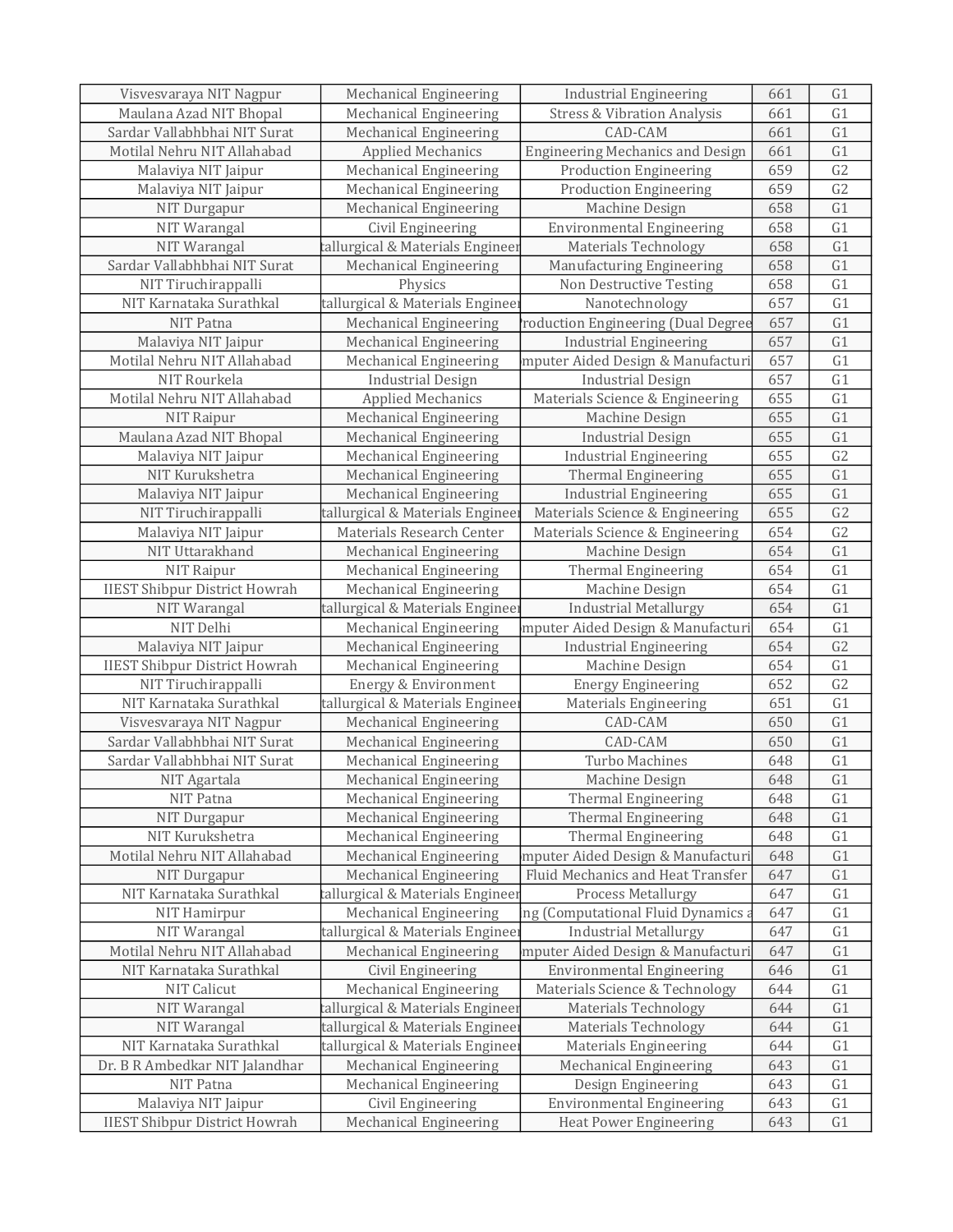| Maulana Azad NIT Bhopal              | Mechanical Engineering           | <b>Industrial Design</b>                                              | 643 | G <sub>1</sub> |
|--------------------------------------|----------------------------------|-----------------------------------------------------------------------|-----|----------------|
| NIT Durgapur                         | Mechanical Engineering           | Thermal Engineering                                                   | 643 | G1             |
| Malaviya NIT Jaipur                  | Civil Engineering                | <b>Environmental Engineering</b>                                      | 643 | G1             |
| <b>IIEST Shibpur District Howrah</b> | Mechanical Engineering           | <b>Heat Power Engineering</b>                                         | 643 | G1             |
| Motilal Nehru NIT Allahabad          | Mechanical Engineering           | Product Design and Development                                        | 643 | G1             |
| Malaviya NIT Jaipur                  | <b>Mechanical Engineering</b>    | <b>Production Engineering</b>                                         | 643 | G <sub>2</sub> |
| NIT Warangal                         | Civil Engineering                | <b>Environmental Engineering</b>                                      | 641 | G1             |
| NIT Calicut                          | <b>Mechanical Engineering</b>    | Energy Engineering & Management                                       | 640 | G1             |
| NIT Warangal                         | Civil Engineering                | <b>Environmental Engineering</b>                                      | 640 | G1             |
| NIT Hamirpur                         | Mechanical Engineering           | ing (Computational Fluid Dynamics a                                   | 640 | G1             |
| NIT Jamshedpur                       | <b>Mechanical Engineering</b>    | Thermal Engineering                                                   | 638 | G1             |
| NIT Raipur                           | Mechanical Engineering           | ndustrial Engineering & Managemer                                     | 637 | G1             |
| NIT Durgapur                         | <b>Mechanical Engineering</b>    | Machine Design                                                        | 637 | G1             |
| NIT Durgapur                         | <b>Mechanical Engineering</b>    | Machine Design                                                        | 637 | G1             |
| NIT Jamshedpur                       | <b>Mechanical Engineering</b>    | <b>Thermal Engineering</b>                                            | 637 | G1             |
| NIT Raipur                           | Mechanical Engineering           | Machine Design                                                        | 636 | G1             |
| NIT Durgapur                         | Mechanical Engineering           | Fluid Mechanics and Heat Transfer                                     | 636 | G1             |
| NIT Raipur                           | Mechanical Engineering           | Machine Design                                                        | 636 | G1             |
| NIT Patna                            | <b>Mechanical Engineering</b>    | Thermal Engineering                                                   | 634 | G1             |
| NIT Karnataka Surathkal              | Civil Engineering                | <b>Environmental Engineering</b>                                      | 634 | G1             |
| NIT Patna                            | Mechanical Engineering           | Thermal Engineering                                                   | 634 | G1             |
| NIT Karnataka Surathkal              | Civil Engineering                | <b>Environmental Engineering</b>                                      | 634 | G1             |
| NIT Rourkela                         |                                  | tallurgical & Materials Enginee Metallurgical & Materials Engineerin  | 633 | G1             |
| NIT Karnataka Surathkal              | tallurgical & Materials Engineer | Nanotechnology                                                        | 633 | G1             |
| NIT Karnataka Surathkal              | tallurgical & Materials Enginee: | Nanotechnology                                                        | 633 | G1             |
| Sardar Vallabhbhai NIT Surat         | Mechanical Engineering           | Turbo Machines                                                        | 630 | G1             |
| NIT Kurukshetra                      | of Renewable Energy and Effic    | Renewable Energy Systems                                              | 629 | G2             |
| NIT Rourkela                         | Mechanical Engineering           | Cryogenics & Vacuum Technology                                        | 629 | G1             |
| NIT Kurukshetra                      | Mechanical Engineering           | Industrial & Production Engineering                                   | 629 | G1             |
| Visvesvaraya NIT Nagpur              | Mechanical Engineering           | CAD-CAM                                                               | 629 | G1             |
| NIT Patna                            | <b>Mechanical Engineering</b>    | Design Engineering                                                    | 629 | G1             |
| NIT Kurukshetra                      | <b>Mechanical Engineering</b>    | Industrial & Production Engineering                                   | 629 | G1             |
| NIT Patna                            | Mechanical Engineering           | Design Engineering                                                    | 629 | G1             |
| <b>IIEST Shibpur District Howrah</b> | Mechanical Engineering           | <b>Production Engineering</b>                                         | 627 | G1             |
| NIT Patna                            | Mechanical Engineering           | <b>Production Engineering</b>                                         | 627 | G1             |
| NIT Raipur                           | Mechanical Engineering           | Thermal Engineering                                                   | 627 | G1             |
| Malaviya NIT Jaipur                  | Materials Research Center        | Materials Science & Engineering                                       | 627 | G2             |
| Motilal Nehru NIT Allahabad          | <b>Applied Mechanics</b>         | Materials Science & Engineering                                       | 627 | G1             |
| NIT Durgapur                         | <b>Mechanical Engineering</b>    | Fluid Mechanics and Heat Transfer                                     | 627 | G1             |
| Visvesvaraya NIT Nagpur              | Mechanical Engineering           | <b>Industrial Engineering</b>                                         | 626 | G1             |
| NIT Karnataka Surathkal              | hematical & Computational Scie   | <b>Computational Mathematics</b>                                      | 626 | G1             |
| NIT Hamirpur                         | <b>Mechanical Engineering</b>    | CAD-CAM                                                               | 625 | G1             |
| Maulana Azad NIT Bhopal              | <b>Mechanical Engineering</b>    | aintenance Engineering & Manageme                                     | 625 | G1             |
| Maulana Azad NIT Bhopal              | <b>Energy Centre</b>             | Renewable Energy                                                      | 625 | G1             |
| NIT Silchar                          | Mechanical Engineering           | Thermal Engineering                                                   | 625 | G1             |
| Maulana Azad NIT Bhopal              | Mechanical Engineering           | <b>Stress &amp; Vibration Analysis</b>                                | 625 | G1             |
| <b>NIT Calicut</b>                   | <b>Mechanical Engineering</b>    | Materials Science & Technology                                        | 625 | G1             |
| NIT Karnataka Surathkal              | tallurgical & Materials Engineer | <b>Process Metallurgy</b>                                             | 625 | G1             |
| NIT Raipur                           | Mechanical Engineering           | Thermal Engineering                                                   | 625 | G1             |
| Malaviya NIT Jaipur                  | Materials Research Center        | Materials Science & Engineering                                       | 625 | G2             |
| Motilal Nehru NIT Allahabad          | <b>Applied Mechanics</b>         | <b>Engineering Mechanics and Design</b>                               | 625 | G1             |
| NIT Warangal                         | Mechanical Engineering           | <b>Additive Manufacturing</b>                                         | 625 | G1             |
| Malaviya NIT Jaipur                  |                                  | tallurgical & Materials Engineer Metallurgical & Materials Engineerin | 623 | G2             |
| Maulana Azad NIT Bhopal              | Mechanical Engineering           | <b>Stress &amp; Vibration Analysis</b>                                | 623 | G1             |
| NIT Tiruchirappalli                  | Civil Engineering                | <b>Environmental Engineering</b>                                      | 623 | G <sub>3</sub> |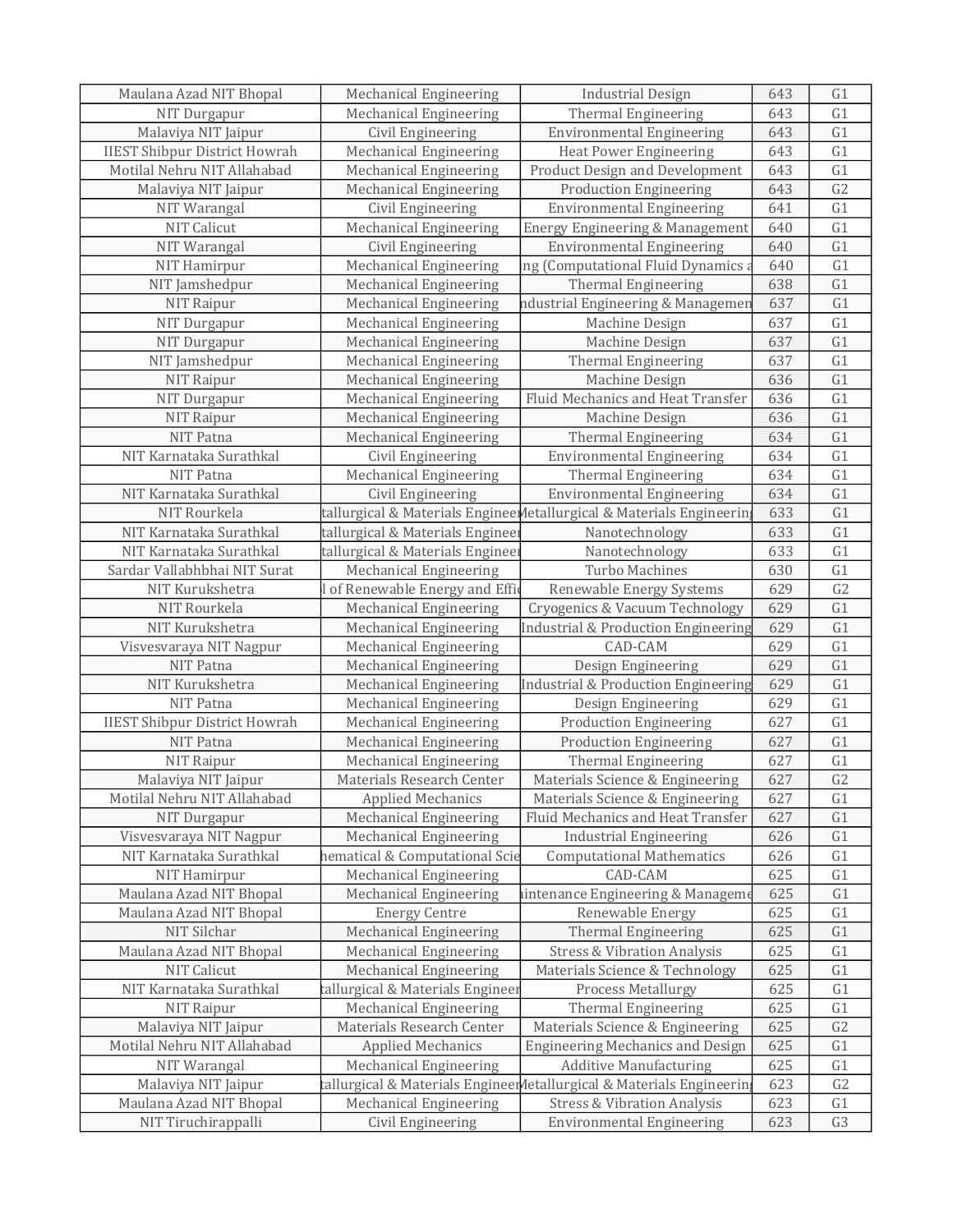| 622<br>Visvesvaraya NIT Nagpur<br>Mechanical Engineering<br><b>Industrial Engineering</b><br>G1<br>Motilal Nehru NIT Allahabad<br><b>Applied Mechanics</b><br>Materials Science & Engineering<br>622<br>G1<br>G1<br>Mechanical Engineering<br>Turbo Machines<br>622<br>Sardar Vallabhbhai NIT Surat<br>G1<br>NIT Karnataka Surathkal<br>tallurgical & Materials Engineer<br><b>Process Metallurgy</b><br>622<br>Dr. B R Ambedkar NIT Jalandhar<br>Manufacturing Technology<br>G1<br>dustrial & Production Engineer<br>620<br>G1<br>Dr. B R Ambedkar NIT Jalandhar<br>620<br>Mechanical Engineering<br><b>Mechanical Engineering</b><br>G1<br>NIT Uttarakhand<br>Mechanical Engineering<br>Machine Design<br>620<br>G1<br>Dr. B R Ambedkar NIT Jalandhar<br>Mechanical Engineering<br><b>Mechanical Engineering</b><br>620<br>G <sub>2</sub><br>NIT Tiruchirappalli<br>tallurgical & Materials Engineer<br><b>Industrial Metallurgy</b><br>620<br>NIT Jamshedpur<br>G1<br>Manufacturing Engineering<br>Manufacturing Systems Engineering<br>619<br>G1<br>NIT Rourkela<br>618<br><b>Chemical Engineering</b><br>nergy and Environmental Engineerin<br>G1<br>NIT Calicut<br>Materials Science & Technology<br>618<br><b>Mechanical Engineering</b><br>G1<br>NIT Warangal<br>618<br>Mechanical Engineering<br><b>Computer Integrated Manufacturing</b><br>G1<br>617<br>NIT Uttarakhand<br><b>Mechanical Engineering</b><br>Machine Design<br>G1<br>NIT Uttarakhand<br>Manufacturing Technology<br><b>Mechanical Engineering</b><br>616<br>G1<br>616<br>NIT Raipur<br>Mechanical Engineering<br>ndustrial Engineering & Managemer<br>G1<br>NIT Rourkela<br><b>Mechanical Engineering</b><br>Cryogenics & Vacuum Technology<br>616<br>G1<br>NIT Hamirpur<br>CAD-CAM<br><b>Mechanical Engineering</b><br>616<br>G1<br>CAD-CAM<br>616<br>Visvesvaraya NIT Nagpur<br>Mechanical Engineering<br>G1<br>Maulana Azad NIT Bhopal<br>terials & Metallurgical Engineer<br>615<br>Materials Science & Technology<br>G1<br>NIT Agartala<br>Mechanical Engineering<br>Machine Design<br>615<br>G1<br>NIT Agartala<br><b>Mechanical Engineering</b><br>Machine Design<br>615<br>G1<br>NIT Raipur<br>615<br>Mechanical Engineering<br>ndustrial Engineering & Managemen<br>NIT Rourkela<br>G1<br>Civil Engineering<br><b>Water Resources Engineering</b><br>614<br>Mathematics<br>G1<br><b>Operations Research</b><br>613<br>NIT Durgapur<br><b>IIEST Shibpur District Howrah</b><br>Mechanics of fluids<br>612<br>G1<br>ice Engineering and Applied Me<br><b>IIEST Shibpur District Howrah</b><br>Mechanical Engineering<br>612<br>G1<br><b>Production Engineering</b><br>G1<br><b>Mechanical Engineering</b><br>puter Integrated Design & Manufacti<br>NIT Jamshedpur<br>611<br>NIT Silchar<br>Mechanical Engineering<br>Design & Manufacturing<br>611<br>G1<br>NIT Rourkela<br>G1<br>tallurgical & Materials Enginee Metallurgical & Materials Engineerin<br>611<br>NIT Rourkela<br>611<br>G1<br><b>Mechanical Engineering</b><br>Cryogenics & Vacuum Technology<br>G1<br>Maulana Azad NIT Bhopal<br>Civil Engineering<br>Hydro Power Engineering<br>610<br>G1<br><b>IIITDM Kancheepuram Chennai</b><br>Engineering (Spl: Mechanical Syste<br>609<br>Mechanical Engineering<br><b>IIEST Shibpur District Howrah</b><br>G1<br>Mechanical Engineering<br>609<br><b>Production Engineering</b><br>CAD-CAM<br>G1<br>Mechanical Engineering<br>609<br>NIT Hamirpur<br><b>IIEST Shibpur District Howrah</b><br>G1<br>ace Engineering and Applied Me<br>Mechanics of Solids<br>608<br>Nanoscience & Technology<br>G1<br>NIT Calicut<br>Nanotechnology<br>608<br><b>NIT Calicut</b><br>Energy Engineering & Management<br>G1<br><b>Mechanical Engineering</b><br>606<br>G1<br>Malaviya NIT Jaipur<br><b>Mechanical Engineering</b><br><b>Industrial Engineering</b><br>606<br>Visvesvaraya NIT Nagpur<br>tallurgical & Materials Engineer<br>604<br>G1<br><b>Materials Engineering</b><br>NIT Agartala<br>G1<br><b>Mechanical Engineering</b><br>Thermal Science & Engineering<br>604<br>G1<br>NIT Patna<br><b>Mechanical Engineering</b><br><b>Production Engineering</b><br>604<br><b>IIEST Shibpur District Howrah</b><br>ice Engineering and Applied Me<br>Mechanics of fluids<br>604<br>G1<br>G1<br><b>IIEST Shibpur District Howrah</b><br>ice Engineering and Applied Me<br>Mechanics of fluids<br>604<br>G1<br><b>Mechanical Engineering</b><br><b>Production Engineering</b><br>604<br>NIT Patna<br><b>NIT Calicut</b><br><b>Mechanical Engineering</b><br>Energy Engineering & Management<br>604<br>G1<br><b>IIITDM Kancheepuram Chennai</b><br><b>Mechanical Engineering</b><br>Engineering (Spl: Mechanical Syster<br>603<br>G1<br>NIT Rourkela<br>tallurgical & Materials Enginee Metallurgical & Materials Engineerin<br>602<br>G1<br>Maulana Azad NIT Bhopal<br>Mechanical Engineering<br><b>Engineering Materials</b><br>601<br>G1<br>NIT Rourkela<br>Civil Engineering<br><b>Water Resources Engineering</b><br>601<br>G1<br>Dr. B R Ambedkar NIT Jalandhar<br>dustrial & Production Engineer<br>Manufacturing Technology<br>601<br>G <sub>1</sub><br>NIT Jamshedpur<br>Manufacturing Systems Engineering<br>Manufacturing Engineering<br>601<br>G <sub>1</sub><br>NIT Jamshedpur<br>Manufacturing Systems Engineering<br>G1<br><b>Manufacturing Engineering</b><br>601<br>Sardar Vallabhbhai NIT Surat<br>Mechanical Engineering<br>Turbo Machines<br>601<br>G1 | NIT Kurukshetra | of Renewable Energy and Effic | Renewable Energy Systems | 622 | G2 |
|----------------------------------------------------------------------------------------------------------------------------------------------------------------------------------------------------------------------------------------------------------------------------------------------------------------------------------------------------------------------------------------------------------------------------------------------------------------------------------------------------------------------------------------------------------------------------------------------------------------------------------------------------------------------------------------------------------------------------------------------------------------------------------------------------------------------------------------------------------------------------------------------------------------------------------------------------------------------------------------------------------------------------------------------------------------------------------------------------------------------------------------------------------------------------------------------------------------------------------------------------------------------------------------------------------------------------------------------------------------------------------------------------------------------------------------------------------------------------------------------------------------------------------------------------------------------------------------------------------------------------------------------------------------------------------------------------------------------------------------------------------------------------------------------------------------------------------------------------------------------------------------------------------------------------------------------------------------------------------------------------------------------------------------------------------------------------------------------------------------------------------------------------------------------------------------------------------------------------------------------------------------------------------------------------------------------------------------------------------------------------------------------------------------------------------------------------------------------------------------------------------------------------------------------------------------------------------------------------------------------------------------------------------------------------------------------------------------------------------------------------------------------------------------------------------------------------------------------------------------------------------------------------------------------------------------------------------------------------------------------------------------------------------------------------------------------------------------------------------------------------------------------------------------------------------------------------------------------------------------------------------------------------------------------------------------------------------------------------------------------------------------------------------------------------------------------------------------------------------------------------------------------------------------------------------------------------------------------------------------------------------------------------------------------------------------------------------------------------------------------------------------------------------------------------------------------------------------------------------------------------------------------------------------------------------------------------------------------------------------------------------------------------------------------------------------------------------------------------------------------------------------------------------------------------------------------------------------------------------------------------------------------------------------------------------------------------------------------------------------------------------------------------------------------------------------------------------------------------------------------------------------------------------------------------------------------------------------------------------------------------------------------------------------------------------------------------------------------------------------------------------------------------------------------------------------------------------------------------------------------------------------------------------------------------------------------------------------------------------------------------------------------------------------------------------------------------------------------------------------------------------------------------------------------------------------------------------------------------------------------------------------------------------------------------------------------------------------------------------------------------------------------------------------------------------------------------------|-----------------|-------------------------------|--------------------------|-----|----|
|                                                                                                                                                                                                                                                                                                                                                                                                                                                                                                                                                                                                                                                                                                                                                                                                                                                                                                                                                                                                                                                                                                                                                                                                                                                                                                                                                                                                                                                                                                                                                                                                                                                                                                                                                                                                                                                                                                                                                                                                                                                                                                                                                                                                                                                                                                                                                                                                                                                                                                                                                                                                                                                                                                                                                                                                                                                                                                                                                                                                                                                                                                                                                                                                                                                                                                                                                                                                                                                                                                                                                                                                                                                                                                                                                                                                                                                                                                                                                                                                                                                                                                                                                                                                                                                                                                                                                                                                                                                                                                                                                                                                                                                                                                                                                                                                                                                                                                                                                                                                                                                                                                                                                                                                                                                                                                                                                                                                                                                          |                 |                               |                          |     |    |
|                                                                                                                                                                                                                                                                                                                                                                                                                                                                                                                                                                                                                                                                                                                                                                                                                                                                                                                                                                                                                                                                                                                                                                                                                                                                                                                                                                                                                                                                                                                                                                                                                                                                                                                                                                                                                                                                                                                                                                                                                                                                                                                                                                                                                                                                                                                                                                                                                                                                                                                                                                                                                                                                                                                                                                                                                                                                                                                                                                                                                                                                                                                                                                                                                                                                                                                                                                                                                                                                                                                                                                                                                                                                                                                                                                                                                                                                                                                                                                                                                                                                                                                                                                                                                                                                                                                                                                                                                                                                                                                                                                                                                                                                                                                                                                                                                                                                                                                                                                                                                                                                                                                                                                                                                                                                                                                                                                                                                                                          |                 |                               |                          |     |    |
|                                                                                                                                                                                                                                                                                                                                                                                                                                                                                                                                                                                                                                                                                                                                                                                                                                                                                                                                                                                                                                                                                                                                                                                                                                                                                                                                                                                                                                                                                                                                                                                                                                                                                                                                                                                                                                                                                                                                                                                                                                                                                                                                                                                                                                                                                                                                                                                                                                                                                                                                                                                                                                                                                                                                                                                                                                                                                                                                                                                                                                                                                                                                                                                                                                                                                                                                                                                                                                                                                                                                                                                                                                                                                                                                                                                                                                                                                                                                                                                                                                                                                                                                                                                                                                                                                                                                                                                                                                                                                                                                                                                                                                                                                                                                                                                                                                                                                                                                                                                                                                                                                                                                                                                                                                                                                                                                                                                                                                                          |                 |                               |                          |     |    |
|                                                                                                                                                                                                                                                                                                                                                                                                                                                                                                                                                                                                                                                                                                                                                                                                                                                                                                                                                                                                                                                                                                                                                                                                                                                                                                                                                                                                                                                                                                                                                                                                                                                                                                                                                                                                                                                                                                                                                                                                                                                                                                                                                                                                                                                                                                                                                                                                                                                                                                                                                                                                                                                                                                                                                                                                                                                                                                                                                                                                                                                                                                                                                                                                                                                                                                                                                                                                                                                                                                                                                                                                                                                                                                                                                                                                                                                                                                                                                                                                                                                                                                                                                                                                                                                                                                                                                                                                                                                                                                                                                                                                                                                                                                                                                                                                                                                                                                                                                                                                                                                                                                                                                                                                                                                                                                                                                                                                                                                          |                 |                               |                          |     |    |
|                                                                                                                                                                                                                                                                                                                                                                                                                                                                                                                                                                                                                                                                                                                                                                                                                                                                                                                                                                                                                                                                                                                                                                                                                                                                                                                                                                                                                                                                                                                                                                                                                                                                                                                                                                                                                                                                                                                                                                                                                                                                                                                                                                                                                                                                                                                                                                                                                                                                                                                                                                                                                                                                                                                                                                                                                                                                                                                                                                                                                                                                                                                                                                                                                                                                                                                                                                                                                                                                                                                                                                                                                                                                                                                                                                                                                                                                                                                                                                                                                                                                                                                                                                                                                                                                                                                                                                                                                                                                                                                                                                                                                                                                                                                                                                                                                                                                                                                                                                                                                                                                                                                                                                                                                                                                                                                                                                                                                                                          |                 |                               |                          |     |    |
|                                                                                                                                                                                                                                                                                                                                                                                                                                                                                                                                                                                                                                                                                                                                                                                                                                                                                                                                                                                                                                                                                                                                                                                                                                                                                                                                                                                                                                                                                                                                                                                                                                                                                                                                                                                                                                                                                                                                                                                                                                                                                                                                                                                                                                                                                                                                                                                                                                                                                                                                                                                                                                                                                                                                                                                                                                                                                                                                                                                                                                                                                                                                                                                                                                                                                                                                                                                                                                                                                                                                                                                                                                                                                                                                                                                                                                                                                                                                                                                                                                                                                                                                                                                                                                                                                                                                                                                                                                                                                                                                                                                                                                                                                                                                                                                                                                                                                                                                                                                                                                                                                                                                                                                                                                                                                                                                                                                                                                                          |                 |                               |                          |     |    |
|                                                                                                                                                                                                                                                                                                                                                                                                                                                                                                                                                                                                                                                                                                                                                                                                                                                                                                                                                                                                                                                                                                                                                                                                                                                                                                                                                                                                                                                                                                                                                                                                                                                                                                                                                                                                                                                                                                                                                                                                                                                                                                                                                                                                                                                                                                                                                                                                                                                                                                                                                                                                                                                                                                                                                                                                                                                                                                                                                                                                                                                                                                                                                                                                                                                                                                                                                                                                                                                                                                                                                                                                                                                                                                                                                                                                                                                                                                                                                                                                                                                                                                                                                                                                                                                                                                                                                                                                                                                                                                                                                                                                                                                                                                                                                                                                                                                                                                                                                                                                                                                                                                                                                                                                                                                                                                                                                                                                                                                          |                 |                               |                          |     |    |
|                                                                                                                                                                                                                                                                                                                                                                                                                                                                                                                                                                                                                                                                                                                                                                                                                                                                                                                                                                                                                                                                                                                                                                                                                                                                                                                                                                                                                                                                                                                                                                                                                                                                                                                                                                                                                                                                                                                                                                                                                                                                                                                                                                                                                                                                                                                                                                                                                                                                                                                                                                                                                                                                                                                                                                                                                                                                                                                                                                                                                                                                                                                                                                                                                                                                                                                                                                                                                                                                                                                                                                                                                                                                                                                                                                                                                                                                                                                                                                                                                                                                                                                                                                                                                                                                                                                                                                                                                                                                                                                                                                                                                                                                                                                                                                                                                                                                                                                                                                                                                                                                                                                                                                                                                                                                                                                                                                                                                                                          |                 |                               |                          |     |    |
|                                                                                                                                                                                                                                                                                                                                                                                                                                                                                                                                                                                                                                                                                                                                                                                                                                                                                                                                                                                                                                                                                                                                                                                                                                                                                                                                                                                                                                                                                                                                                                                                                                                                                                                                                                                                                                                                                                                                                                                                                                                                                                                                                                                                                                                                                                                                                                                                                                                                                                                                                                                                                                                                                                                                                                                                                                                                                                                                                                                                                                                                                                                                                                                                                                                                                                                                                                                                                                                                                                                                                                                                                                                                                                                                                                                                                                                                                                                                                                                                                                                                                                                                                                                                                                                                                                                                                                                                                                                                                                                                                                                                                                                                                                                                                                                                                                                                                                                                                                                                                                                                                                                                                                                                                                                                                                                                                                                                                                                          |                 |                               |                          |     |    |
|                                                                                                                                                                                                                                                                                                                                                                                                                                                                                                                                                                                                                                                                                                                                                                                                                                                                                                                                                                                                                                                                                                                                                                                                                                                                                                                                                                                                                                                                                                                                                                                                                                                                                                                                                                                                                                                                                                                                                                                                                                                                                                                                                                                                                                                                                                                                                                                                                                                                                                                                                                                                                                                                                                                                                                                                                                                                                                                                                                                                                                                                                                                                                                                                                                                                                                                                                                                                                                                                                                                                                                                                                                                                                                                                                                                                                                                                                                                                                                                                                                                                                                                                                                                                                                                                                                                                                                                                                                                                                                                                                                                                                                                                                                                                                                                                                                                                                                                                                                                                                                                                                                                                                                                                                                                                                                                                                                                                                                                          |                 |                               |                          |     |    |
|                                                                                                                                                                                                                                                                                                                                                                                                                                                                                                                                                                                                                                                                                                                                                                                                                                                                                                                                                                                                                                                                                                                                                                                                                                                                                                                                                                                                                                                                                                                                                                                                                                                                                                                                                                                                                                                                                                                                                                                                                                                                                                                                                                                                                                                                                                                                                                                                                                                                                                                                                                                                                                                                                                                                                                                                                                                                                                                                                                                                                                                                                                                                                                                                                                                                                                                                                                                                                                                                                                                                                                                                                                                                                                                                                                                                                                                                                                                                                                                                                                                                                                                                                                                                                                                                                                                                                                                                                                                                                                                                                                                                                                                                                                                                                                                                                                                                                                                                                                                                                                                                                                                                                                                                                                                                                                                                                                                                                                                          |                 |                               |                          |     |    |
|                                                                                                                                                                                                                                                                                                                                                                                                                                                                                                                                                                                                                                                                                                                                                                                                                                                                                                                                                                                                                                                                                                                                                                                                                                                                                                                                                                                                                                                                                                                                                                                                                                                                                                                                                                                                                                                                                                                                                                                                                                                                                                                                                                                                                                                                                                                                                                                                                                                                                                                                                                                                                                                                                                                                                                                                                                                                                                                                                                                                                                                                                                                                                                                                                                                                                                                                                                                                                                                                                                                                                                                                                                                                                                                                                                                                                                                                                                                                                                                                                                                                                                                                                                                                                                                                                                                                                                                                                                                                                                                                                                                                                                                                                                                                                                                                                                                                                                                                                                                                                                                                                                                                                                                                                                                                                                                                                                                                                                                          |                 |                               |                          |     |    |
|                                                                                                                                                                                                                                                                                                                                                                                                                                                                                                                                                                                                                                                                                                                                                                                                                                                                                                                                                                                                                                                                                                                                                                                                                                                                                                                                                                                                                                                                                                                                                                                                                                                                                                                                                                                                                                                                                                                                                                                                                                                                                                                                                                                                                                                                                                                                                                                                                                                                                                                                                                                                                                                                                                                                                                                                                                                                                                                                                                                                                                                                                                                                                                                                                                                                                                                                                                                                                                                                                                                                                                                                                                                                                                                                                                                                                                                                                                                                                                                                                                                                                                                                                                                                                                                                                                                                                                                                                                                                                                                                                                                                                                                                                                                                                                                                                                                                                                                                                                                                                                                                                                                                                                                                                                                                                                                                                                                                                                                          |                 |                               |                          |     |    |
|                                                                                                                                                                                                                                                                                                                                                                                                                                                                                                                                                                                                                                                                                                                                                                                                                                                                                                                                                                                                                                                                                                                                                                                                                                                                                                                                                                                                                                                                                                                                                                                                                                                                                                                                                                                                                                                                                                                                                                                                                                                                                                                                                                                                                                                                                                                                                                                                                                                                                                                                                                                                                                                                                                                                                                                                                                                                                                                                                                                                                                                                                                                                                                                                                                                                                                                                                                                                                                                                                                                                                                                                                                                                                                                                                                                                                                                                                                                                                                                                                                                                                                                                                                                                                                                                                                                                                                                                                                                                                                                                                                                                                                                                                                                                                                                                                                                                                                                                                                                                                                                                                                                                                                                                                                                                                                                                                                                                                                                          |                 |                               |                          |     |    |
|                                                                                                                                                                                                                                                                                                                                                                                                                                                                                                                                                                                                                                                                                                                                                                                                                                                                                                                                                                                                                                                                                                                                                                                                                                                                                                                                                                                                                                                                                                                                                                                                                                                                                                                                                                                                                                                                                                                                                                                                                                                                                                                                                                                                                                                                                                                                                                                                                                                                                                                                                                                                                                                                                                                                                                                                                                                                                                                                                                                                                                                                                                                                                                                                                                                                                                                                                                                                                                                                                                                                                                                                                                                                                                                                                                                                                                                                                                                                                                                                                                                                                                                                                                                                                                                                                                                                                                                                                                                                                                                                                                                                                                                                                                                                                                                                                                                                                                                                                                                                                                                                                                                                                                                                                                                                                                                                                                                                                                                          |                 |                               |                          |     |    |
|                                                                                                                                                                                                                                                                                                                                                                                                                                                                                                                                                                                                                                                                                                                                                                                                                                                                                                                                                                                                                                                                                                                                                                                                                                                                                                                                                                                                                                                                                                                                                                                                                                                                                                                                                                                                                                                                                                                                                                                                                                                                                                                                                                                                                                                                                                                                                                                                                                                                                                                                                                                                                                                                                                                                                                                                                                                                                                                                                                                                                                                                                                                                                                                                                                                                                                                                                                                                                                                                                                                                                                                                                                                                                                                                                                                                                                                                                                                                                                                                                                                                                                                                                                                                                                                                                                                                                                                                                                                                                                                                                                                                                                                                                                                                                                                                                                                                                                                                                                                                                                                                                                                                                                                                                                                                                                                                                                                                                                                          |                 |                               |                          |     |    |
|                                                                                                                                                                                                                                                                                                                                                                                                                                                                                                                                                                                                                                                                                                                                                                                                                                                                                                                                                                                                                                                                                                                                                                                                                                                                                                                                                                                                                                                                                                                                                                                                                                                                                                                                                                                                                                                                                                                                                                                                                                                                                                                                                                                                                                                                                                                                                                                                                                                                                                                                                                                                                                                                                                                                                                                                                                                                                                                                                                                                                                                                                                                                                                                                                                                                                                                                                                                                                                                                                                                                                                                                                                                                                                                                                                                                                                                                                                                                                                                                                                                                                                                                                                                                                                                                                                                                                                                                                                                                                                                                                                                                                                                                                                                                                                                                                                                                                                                                                                                                                                                                                                                                                                                                                                                                                                                                                                                                                                                          |                 |                               |                          |     |    |
|                                                                                                                                                                                                                                                                                                                                                                                                                                                                                                                                                                                                                                                                                                                                                                                                                                                                                                                                                                                                                                                                                                                                                                                                                                                                                                                                                                                                                                                                                                                                                                                                                                                                                                                                                                                                                                                                                                                                                                                                                                                                                                                                                                                                                                                                                                                                                                                                                                                                                                                                                                                                                                                                                                                                                                                                                                                                                                                                                                                                                                                                                                                                                                                                                                                                                                                                                                                                                                                                                                                                                                                                                                                                                                                                                                                                                                                                                                                                                                                                                                                                                                                                                                                                                                                                                                                                                                                                                                                                                                                                                                                                                                                                                                                                                                                                                                                                                                                                                                                                                                                                                                                                                                                                                                                                                                                                                                                                                                                          |                 |                               |                          |     |    |
|                                                                                                                                                                                                                                                                                                                                                                                                                                                                                                                                                                                                                                                                                                                                                                                                                                                                                                                                                                                                                                                                                                                                                                                                                                                                                                                                                                                                                                                                                                                                                                                                                                                                                                                                                                                                                                                                                                                                                                                                                                                                                                                                                                                                                                                                                                                                                                                                                                                                                                                                                                                                                                                                                                                                                                                                                                                                                                                                                                                                                                                                                                                                                                                                                                                                                                                                                                                                                                                                                                                                                                                                                                                                                                                                                                                                                                                                                                                                                                                                                                                                                                                                                                                                                                                                                                                                                                                                                                                                                                                                                                                                                                                                                                                                                                                                                                                                                                                                                                                                                                                                                                                                                                                                                                                                                                                                                                                                                                                          |                 |                               |                          |     |    |
|                                                                                                                                                                                                                                                                                                                                                                                                                                                                                                                                                                                                                                                                                                                                                                                                                                                                                                                                                                                                                                                                                                                                                                                                                                                                                                                                                                                                                                                                                                                                                                                                                                                                                                                                                                                                                                                                                                                                                                                                                                                                                                                                                                                                                                                                                                                                                                                                                                                                                                                                                                                                                                                                                                                                                                                                                                                                                                                                                                                                                                                                                                                                                                                                                                                                                                                                                                                                                                                                                                                                                                                                                                                                                                                                                                                                                                                                                                                                                                                                                                                                                                                                                                                                                                                                                                                                                                                                                                                                                                                                                                                                                                                                                                                                                                                                                                                                                                                                                                                                                                                                                                                                                                                                                                                                                                                                                                                                                                                          |                 |                               |                          |     |    |
|                                                                                                                                                                                                                                                                                                                                                                                                                                                                                                                                                                                                                                                                                                                                                                                                                                                                                                                                                                                                                                                                                                                                                                                                                                                                                                                                                                                                                                                                                                                                                                                                                                                                                                                                                                                                                                                                                                                                                                                                                                                                                                                                                                                                                                                                                                                                                                                                                                                                                                                                                                                                                                                                                                                                                                                                                                                                                                                                                                                                                                                                                                                                                                                                                                                                                                                                                                                                                                                                                                                                                                                                                                                                                                                                                                                                                                                                                                                                                                                                                                                                                                                                                                                                                                                                                                                                                                                                                                                                                                                                                                                                                                                                                                                                                                                                                                                                                                                                                                                                                                                                                                                                                                                                                                                                                                                                                                                                                                                          |                 |                               |                          |     |    |
|                                                                                                                                                                                                                                                                                                                                                                                                                                                                                                                                                                                                                                                                                                                                                                                                                                                                                                                                                                                                                                                                                                                                                                                                                                                                                                                                                                                                                                                                                                                                                                                                                                                                                                                                                                                                                                                                                                                                                                                                                                                                                                                                                                                                                                                                                                                                                                                                                                                                                                                                                                                                                                                                                                                                                                                                                                                                                                                                                                                                                                                                                                                                                                                                                                                                                                                                                                                                                                                                                                                                                                                                                                                                                                                                                                                                                                                                                                                                                                                                                                                                                                                                                                                                                                                                                                                                                                                                                                                                                                                                                                                                                                                                                                                                                                                                                                                                                                                                                                                                                                                                                                                                                                                                                                                                                                                                                                                                                                                          |                 |                               |                          |     |    |
|                                                                                                                                                                                                                                                                                                                                                                                                                                                                                                                                                                                                                                                                                                                                                                                                                                                                                                                                                                                                                                                                                                                                                                                                                                                                                                                                                                                                                                                                                                                                                                                                                                                                                                                                                                                                                                                                                                                                                                                                                                                                                                                                                                                                                                                                                                                                                                                                                                                                                                                                                                                                                                                                                                                                                                                                                                                                                                                                                                                                                                                                                                                                                                                                                                                                                                                                                                                                                                                                                                                                                                                                                                                                                                                                                                                                                                                                                                                                                                                                                                                                                                                                                                                                                                                                                                                                                                                                                                                                                                                                                                                                                                                                                                                                                                                                                                                                                                                                                                                                                                                                                                                                                                                                                                                                                                                                                                                                                                                          |                 |                               |                          |     |    |
|                                                                                                                                                                                                                                                                                                                                                                                                                                                                                                                                                                                                                                                                                                                                                                                                                                                                                                                                                                                                                                                                                                                                                                                                                                                                                                                                                                                                                                                                                                                                                                                                                                                                                                                                                                                                                                                                                                                                                                                                                                                                                                                                                                                                                                                                                                                                                                                                                                                                                                                                                                                                                                                                                                                                                                                                                                                                                                                                                                                                                                                                                                                                                                                                                                                                                                                                                                                                                                                                                                                                                                                                                                                                                                                                                                                                                                                                                                                                                                                                                                                                                                                                                                                                                                                                                                                                                                                                                                                                                                                                                                                                                                                                                                                                                                                                                                                                                                                                                                                                                                                                                                                                                                                                                                                                                                                                                                                                                                                          |                 |                               |                          |     |    |
|                                                                                                                                                                                                                                                                                                                                                                                                                                                                                                                                                                                                                                                                                                                                                                                                                                                                                                                                                                                                                                                                                                                                                                                                                                                                                                                                                                                                                                                                                                                                                                                                                                                                                                                                                                                                                                                                                                                                                                                                                                                                                                                                                                                                                                                                                                                                                                                                                                                                                                                                                                                                                                                                                                                                                                                                                                                                                                                                                                                                                                                                                                                                                                                                                                                                                                                                                                                                                                                                                                                                                                                                                                                                                                                                                                                                                                                                                                                                                                                                                                                                                                                                                                                                                                                                                                                                                                                                                                                                                                                                                                                                                                                                                                                                                                                                                                                                                                                                                                                                                                                                                                                                                                                                                                                                                                                                                                                                                                                          |                 |                               |                          |     |    |
|                                                                                                                                                                                                                                                                                                                                                                                                                                                                                                                                                                                                                                                                                                                                                                                                                                                                                                                                                                                                                                                                                                                                                                                                                                                                                                                                                                                                                                                                                                                                                                                                                                                                                                                                                                                                                                                                                                                                                                                                                                                                                                                                                                                                                                                                                                                                                                                                                                                                                                                                                                                                                                                                                                                                                                                                                                                                                                                                                                                                                                                                                                                                                                                                                                                                                                                                                                                                                                                                                                                                                                                                                                                                                                                                                                                                                                                                                                                                                                                                                                                                                                                                                                                                                                                                                                                                                                                                                                                                                                                                                                                                                                                                                                                                                                                                                                                                                                                                                                                                                                                                                                                                                                                                                                                                                                                                                                                                                                                          |                 |                               |                          |     |    |
|                                                                                                                                                                                                                                                                                                                                                                                                                                                                                                                                                                                                                                                                                                                                                                                                                                                                                                                                                                                                                                                                                                                                                                                                                                                                                                                                                                                                                                                                                                                                                                                                                                                                                                                                                                                                                                                                                                                                                                                                                                                                                                                                                                                                                                                                                                                                                                                                                                                                                                                                                                                                                                                                                                                                                                                                                                                                                                                                                                                                                                                                                                                                                                                                                                                                                                                                                                                                                                                                                                                                                                                                                                                                                                                                                                                                                                                                                                                                                                                                                                                                                                                                                                                                                                                                                                                                                                                                                                                                                                                                                                                                                                                                                                                                                                                                                                                                                                                                                                                                                                                                                                                                                                                                                                                                                                                                                                                                                                                          |                 |                               |                          |     |    |
|                                                                                                                                                                                                                                                                                                                                                                                                                                                                                                                                                                                                                                                                                                                                                                                                                                                                                                                                                                                                                                                                                                                                                                                                                                                                                                                                                                                                                                                                                                                                                                                                                                                                                                                                                                                                                                                                                                                                                                                                                                                                                                                                                                                                                                                                                                                                                                                                                                                                                                                                                                                                                                                                                                                                                                                                                                                                                                                                                                                                                                                                                                                                                                                                                                                                                                                                                                                                                                                                                                                                                                                                                                                                                                                                                                                                                                                                                                                                                                                                                                                                                                                                                                                                                                                                                                                                                                                                                                                                                                                                                                                                                                                                                                                                                                                                                                                                                                                                                                                                                                                                                                                                                                                                                                                                                                                                                                                                                                                          |                 |                               |                          |     |    |
|                                                                                                                                                                                                                                                                                                                                                                                                                                                                                                                                                                                                                                                                                                                                                                                                                                                                                                                                                                                                                                                                                                                                                                                                                                                                                                                                                                                                                                                                                                                                                                                                                                                                                                                                                                                                                                                                                                                                                                                                                                                                                                                                                                                                                                                                                                                                                                                                                                                                                                                                                                                                                                                                                                                                                                                                                                                                                                                                                                                                                                                                                                                                                                                                                                                                                                                                                                                                                                                                                                                                                                                                                                                                                                                                                                                                                                                                                                                                                                                                                                                                                                                                                                                                                                                                                                                                                                                                                                                                                                                                                                                                                                                                                                                                                                                                                                                                                                                                                                                                                                                                                                                                                                                                                                                                                                                                                                                                                                                          |                 |                               |                          |     |    |
|                                                                                                                                                                                                                                                                                                                                                                                                                                                                                                                                                                                                                                                                                                                                                                                                                                                                                                                                                                                                                                                                                                                                                                                                                                                                                                                                                                                                                                                                                                                                                                                                                                                                                                                                                                                                                                                                                                                                                                                                                                                                                                                                                                                                                                                                                                                                                                                                                                                                                                                                                                                                                                                                                                                                                                                                                                                                                                                                                                                                                                                                                                                                                                                                                                                                                                                                                                                                                                                                                                                                                                                                                                                                                                                                                                                                                                                                                                                                                                                                                                                                                                                                                                                                                                                                                                                                                                                                                                                                                                                                                                                                                                                                                                                                                                                                                                                                                                                                                                                                                                                                                                                                                                                                                                                                                                                                                                                                                                                          |                 |                               |                          |     |    |
|                                                                                                                                                                                                                                                                                                                                                                                                                                                                                                                                                                                                                                                                                                                                                                                                                                                                                                                                                                                                                                                                                                                                                                                                                                                                                                                                                                                                                                                                                                                                                                                                                                                                                                                                                                                                                                                                                                                                                                                                                                                                                                                                                                                                                                                                                                                                                                                                                                                                                                                                                                                                                                                                                                                                                                                                                                                                                                                                                                                                                                                                                                                                                                                                                                                                                                                                                                                                                                                                                                                                                                                                                                                                                                                                                                                                                                                                                                                                                                                                                                                                                                                                                                                                                                                                                                                                                                                                                                                                                                                                                                                                                                                                                                                                                                                                                                                                                                                                                                                                                                                                                                                                                                                                                                                                                                                                                                                                                                                          |                 |                               |                          |     |    |
|                                                                                                                                                                                                                                                                                                                                                                                                                                                                                                                                                                                                                                                                                                                                                                                                                                                                                                                                                                                                                                                                                                                                                                                                                                                                                                                                                                                                                                                                                                                                                                                                                                                                                                                                                                                                                                                                                                                                                                                                                                                                                                                                                                                                                                                                                                                                                                                                                                                                                                                                                                                                                                                                                                                                                                                                                                                                                                                                                                                                                                                                                                                                                                                                                                                                                                                                                                                                                                                                                                                                                                                                                                                                                                                                                                                                                                                                                                                                                                                                                                                                                                                                                                                                                                                                                                                                                                                                                                                                                                                                                                                                                                                                                                                                                                                                                                                                                                                                                                                                                                                                                                                                                                                                                                                                                                                                                                                                                                                          |                 |                               |                          |     |    |
|                                                                                                                                                                                                                                                                                                                                                                                                                                                                                                                                                                                                                                                                                                                                                                                                                                                                                                                                                                                                                                                                                                                                                                                                                                                                                                                                                                                                                                                                                                                                                                                                                                                                                                                                                                                                                                                                                                                                                                                                                                                                                                                                                                                                                                                                                                                                                                                                                                                                                                                                                                                                                                                                                                                                                                                                                                                                                                                                                                                                                                                                                                                                                                                                                                                                                                                                                                                                                                                                                                                                                                                                                                                                                                                                                                                                                                                                                                                                                                                                                                                                                                                                                                                                                                                                                                                                                                                                                                                                                                                                                                                                                                                                                                                                                                                                                                                                                                                                                                                                                                                                                                                                                                                                                                                                                                                                                                                                                                                          |                 |                               |                          |     |    |
|                                                                                                                                                                                                                                                                                                                                                                                                                                                                                                                                                                                                                                                                                                                                                                                                                                                                                                                                                                                                                                                                                                                                                                                                                                                                                                                                                                                                                                                                                                                                                                                                                                                                                                                                                                                                                                                                                                                                                                                                                                                                                                                                                                                                                                                                                                                                                                                                                                                                                                                                                                                                                                                                                                                                                                                                                                                                                                                                                                                                                                                                                                                                                                                                                                                                                                                                                                                                                                                                                                                                                                                                                                                                                                                                                                                                                                                                                                                                                                                                                                                                                                                                                                                                                                                                                                                                                                                                                                                                                                                                                                                                                                                                                                                                                                                                                                                                                                                                                                                                                                                                                                                                                                                                                                                                                                                                                                                                                                                          |                 |                               |                          |     |    |
|                                                                                                                                                                                                                                                                                                                                                                                                                                                                                                                                                                                                                                                                                                                                                                                                                                                                                                                                                                                                                                                                                                                                                                                                                                                                                                                                                                                                                                                                                                                                                                                                                                                                                                                                                                                                                                                                                                                                                                                                                                                                                                                                                                                                                                                                                                                                                                                                                                                                                                                                                                                                                                                                                                                                                                                                                                                                                                                                                                                                                                                                                                                                                                                                                                                                                                                                                                                                                                                                                                                                                                                                                                                                                                                                                                                                                                                                                                                                                                                                                                                                                                                                                                                                                                                                                                                                                                                                                                                                                                                                                                                                                                                                                                                                                                                                                                                                                                                                                                                                                                                                                                                                                                                                                                                                                                                                                                                                                                                          |                 |                               |                          |     |    |
|                                                                                                                                                                                                                                                                                                                                                                                                                                                                                                                                                                                                                                                                                                                                                                                                                                                                                                                                                                                                                                                                                                                                                                                                                                                                                                                                                                                                                                                                                                                                                                                                                                                                                                                                                                                                                                                                                                                                                                                                                                                                                                                                                                                                                                                                                                                                                                                                                                                                                                                                                                                                                                                                                                                                                                                                                                                                                                                                                                                                                                                                                                                                                                                                                                                                                                                                                                                                                                                                                                                                                                                                                                                                                                                                                                                                                                                                                                                                                                                                                                                                                                                                                                                                                                                                                                                                                                                                                                                                                                                                                                                                                                                                                                                                                                                                                                                                                                                                                                                                                                                                                                                                                                                                                                                                                                                                                                                                                                                          |                 |                               |                          |     |    |
|                                                                                                                                                                                                                                                                                                                                                                                                                                                                                                                                                                                                                                                                                                                                                                                                                                                                                                                                                                                                                                                                                                                                                                                                                                                                                                                                                                                                                                                                                                                                                                                                                                                                                                                                                                                                                                                                                                                                                                                                                                                                                                                                                                                                                                                                                                                                                                                                                                                                                                                                                                                                                                                                                                                                                                                                                                                                                                                                                                                                                                                                                                                                                                                                                                                                                                                                                                                                                                                                                                                                                                                                                                                                                                                                                                                                                                                                                                                                                                                                                                                                                                                                                                                                                                                                                                                                                                                                                                                                                                                                                                                                                                                                                                                                                                                                                                                                                                                                                                                                                                                                                                                                                                                                                                                                                                                                                                                                                                                          |                 |                               |                          |     |    |
|                                                                                                                                                                                                                                                                                                                                                                                                                                                                                                                                                                                                                                                                                                                                                                                                                                                                                                                                                                                                                                                                                                                                                                                                                                                                                                                                                                                                                                                                                                                                                                                                                                                                                                                                                                                                                                                                                                                                                                                                                                                                                                                                                                                                                                                                                                                                                                                                                                                                                                                                                                                                                                                                                                                                                                                                                                                                                                                                                                                                                                                                                                                                                                                                                                                                                                                                                                                                                                                                                                                                                                                                                                                                                                                                                                                                                                                                                                                                                                                                                                                                                                                                                                                                                                                                                                                                                                                                                                                                                                                                                                                                                                                                                                                                                                                                                                                                                                                                                                                                                                                                                                                                                                                                                                                                                                                                                                                                                                                          |                 |                               |                          |     |    |
|                                                                                                                                                                                                                                                                                                                                                                                                                                                                                                                                                                                                                                                                                                                                                                                                                                                                                                                                                                                                                                                                                                                                                                                                                                                                                                                                                                                                                                                                                                                                                                                                                                                                                                                                                                                                                                                                                                                                                                                                                                                                                                                                                                                                                                                                                                                                                                                                                                                                                                                                                                                                                                                                                                                                                                                                                                                                                                                                                                                                                                                                                                                                                                                                                                                                                                                                                                                                                                                                                                                                                                                                                                                                                                                                                                                                                                                                                                                                                                                                                                                                                                                                                                                                                                                                                                                                                                                                                                                                                                                                                                                                                                                                                                                                                                                                                                                                                                                                                                                                                                                                                                                                                                                                                                                                                                                                                                                                                                                          |                 |                               |                          |     |    |
|                                                                                                                                                                                                                                                                                                                                                                                                                                                                                                                                                                                                                                                                                                                                                                                                                                                                                                                                                                                                                                                                                                                                                                                                                                                                                                                                                                                                                                                                                                                                                                                                                                                                                                                                                                                                                                                                                                                                                                                                                                                                                                                                                                                                                                                                                                                                                                                                                                                                                                                                                                                                                                                                                                                                                                                                                                                                                                                                                                                                                                                                                                                                                                                                                                                                                                                                                                                                                                                                                                                                                                                                                                                                                                                                                                                                                                                                                                                                                                                                                                                                                                                                                                                                                                                                                                                                                                                                                                                                                                                                                                                                                                                                                                                                                                                                                                                                                                                                                                                                                                                                                                                                                                                                                                                                                                                                                                                                                                                          |                 |                               |                          |     |    |
|                                                                                                                                                                                                                                                                                                                                                                                                                                                                                                                                                                                                                                                                                                                                                                                                                                                                                                                                                                                                                                                                                                                                                                                                                                                                                                                                                                                                                                                                                                                                                                                                                                                                                                                                                                                                                                                                                                                                                                                                                                                                                                                                                                                                                                                                                                                                                                                                                                                                                                                                                                                                                                                                                                                                                                                                                                                                                                                                                                                                                                                                                                                                                                                                                                                                                                                                                                                                                                                                                                                                                                                                                                                                                                                                                                                                                                                                                                                                                                                                                                                                                                                                                                                                                                                                                                                                                                                                                                                                                                                                                                                                                                                                                                                                                                                                                                                                                                                                                                                                                                                                                                                                                                                                                                                                                                                                                                                                                                                          |                 |                               |                          |     |    |
|                                                                                                                                                                                                                                                                                                                                                                                                                                                                                                                                                                                                                                                                                                                                                                                                                                                                                                                                                                                                                                                                                                                                                                                                                                                                                                                                                                                                                                                                                                                                                                                                                                                                                                                                                                                                                                                                                                                                                                                                                                                                                                                                                                                                                                                                                                                                                                                                                                                                                                                                                                                                                                                                                                                                                                                                                                                                                                                                                                                                                                                                                                                                                                                                                                                                                                                                                                                                                                                                                                                                                                                                                                                                                                                                                                                                                                                                                                                                                                                                                                                                                                                                                                                                                                                                                                                                                                                                                                                                                                                                                                                                                                                                                                                                                                                                                                                                                                                                                                                                                                                                                                                                                                                                                                                                                                                                                                                                                                                          |                 |                               |                          |     |    |
|                                                                                                                                                                                                                                                                                                                                                                                                                                                                                                                                                                                                                                                                                                                                                                                                                                                                                                                                                                                                                                                                                                                                                                                                                                                                                                                                                                                                                                                                                                                                                                                                                                                                                                                                                                                                                                                                                                                                                                                                                                                                                                                                                                                                                                                                                                                                                                                                                                                                                                                                                                                                                                                                                                                                                                                                                                                                                                                                                                                                                                                                                                                                                                                                                                                                                                                                                                                                                                                                                                                                                                                                                                                                                                                                                                                                                                                                                                                                                                                                                                                                                                                                                                                                                                                                                                                                                                                                                                                                                                                                                                                                                                                                                                                                                                                                                                                                                                                                                                                                                                                                                                                                                                                                                                                                                                                                                                                                                                                          |                 |                               |                          |     |    |
|                                                                                                                                                                                                                                                                                                                                                                                                                                                                                                                                                                                                                                                                                                                                                                                                                                                                                                                                                                                                                                                                                                                                                                                                                                                                                                                                                                                                                                                                                                                                                                                                                                                                                                                                                                                                                                                                                                                                                                                                                                                                                                                                                                                                                                                                                                                                                                                                                                                                                                                                                                                                                                                                                                                                                                                                                                                                                                                                                                                                                                                                                                                                                                                                                                                                                                                                                                                                                                                                                                                                                                                                                                                                                                                                                                                                                                                                                                                                                                                                                                                                                                                                                                                                                                                                                                                                                                                                                                                                                                                                                                                                                                                                                                                                                                                                                                                                                                                                                                                                                                                                                                                                                                                                                                                                                                                                                                                                                                                          |                 |                               |                          |     |    |
|                                                                                                                                                                                                                                                                                                                                                                                                                                                                                                                                                                                                                                                                                                                                                                                                                                                                                                                                                                                                                                                                                                                                                                                                                                                                                                                                                                                                                                                                                                                                                                                                                                                                                                                                                                                                                                                                                                                                                                                                                                                                                                                                                                                                                                                                                                                                                                                                                                                                                                                                                                                                                                                                                                                                                                                                                                                                                                                                                                                                                                                                                                                                                                                                                                                                                                                                                                                                                                                                                                                                                                                                                                                                                                                                                                                                                                                                                                                                                                                                                                                                                                                                                                                                                                                                                                                                                                                                                                                                                                                                                                                                                                                                                                                                                                                                                                                                                                                                                                                                                                                                                                                                                                                                                                                                                                                                                                                                                                                          |                 |                               |                          |     |    |
|                                                                                                                                                                                                                                                                                                                                                                                                                                                                                                                                                                                                                                                                                                                                                                                                                                                                                                                                                                                                                                                                                                                                                                                                                                                                                                                                                                                                                                                                                                                                                                                                                                                                                                                                                                                                                                                                                                                                                                                                                                                                                                                                                                                                                                                                                                                                                                                                                                                                                                                                                                                                                                                                                                                                                                                                                                                                                                                                                                                                                                                                                                                                                                                                                                                                                                                                                                                                                                                                                                                                                                                                                                                                                                                                                                                                                                                                                                                                                                                                                                                                                                                                                                                                                                                                                                                                                                                                                                                                                                                                                                                                                                                                                                                                                                                                                                                                                                                                                                                                                                                                                                                                                                                                                                                                                                                                                                                                                                                          |                 |                               |                          |     |    |
|                                                                                                                                                                                                                                                                                                                                                                                                                                                                                                                                                                                                                                                                                                                                                                                                                                                                                                                                                                                                                                                                                                                                                                                                                                                                                                                                                                                                                                                                                                                                                                                                                                                                                                                                                                                                                                                                                                                                                                                                                                                                                                                                                                                                                                                                                                                                                                                                                                                                                                                                                                                                                                                                                                                                                                                                                                                                                                                                                                                                                                                                                                                                                                                                                                                                                                                                                                                                                                                                                                                                                                                                                                                                                                                                                                                                                                                                                                                                                                                                                                                                                                                                                                                                                                                                                                                                                                                                                                                                                                                                                                                                                                                                                                                                                                                                                                                                                                                                                                                                                                                                                                                                                                                                                                                                                                                                                                                                                                                          |                 |                               |                          |     |    |
|                                                                                                                                                                                                                                                                                                                                                                                                                                                                                                                                                                                                                                                                                                                                                                                                                                                                                                                                                                                                                                                                                                                                                                                                                                                                                                                                                                                                                                                                                                                                                                                                                                                                                                                                                                                                                                                                                                                                                                                                                                                                                                                                                                                                                                                                                                                                                                                                                                                                                                                                                                                                                                                                                                                                                                                                                                                                                                                                                                                                                                                                                                                                                                                                                                                                                                                                                                                                                                                                                                                                                                                                                                                                                                                                                                                                                                                                                                                                                                                                                                                                                                                                                                                                                                                                                                                                                                                                                                                                                                                                                                                                                                                                                                                                                                                                                                                                                                                                                                                                                                                                                                                                                                                                                                                                                                                                                                                                                                                          |                 |                               |                          |     |    |
|                                                                                                                                                                                                                                                                                                                                                                                                                                                                                                                                                                                                                                                                                                                                                                                                                                                                                                                                                                                                                                                                                                                                                                                                                                                                                                                                                                                                                                                                                                                                                                                                                                                                                                                                                                                                                                                                                                                                                                                                                                                                                                                                                                                                                                                                                                                                                                                                                                                                                                                                                                                                                                                                                                                                                                                                                                                                                                                                                                                                                                                                                                                                                                                                                                                                                                                                                                                                                                                                                                                                                                                                                                                                                                                                                                                                                                                                                                                                                                                                                                                                                                                                                                                                                                                                                                                                                                                                                                                                                                                                                                                                                                                                                                                                                                                                                                                                                                                                                                                                                                                                                                                                                                                                                                                                                                                                                                                                                                                          |                 |                               |                          |     |    |
|                                                                                                                                                                                                                                                                                                                                                                                                                                                                                                                                                                                                                                                                                                                                                                                                                                                                                                                                                                                                                                                                                                                                                                                                                                                                                                                                                                                                                                                                                                                                                                                                                                                                                                                                                                                                                                                                                                                                                                                                                                                                                                                                                                                                                                                                                                                                                                                                                                                                                                                                                                                                                                                                                                                                                                                                                                                                                                                                                                                                                                                                                                                                                                                                                                                                                                                                                                                                                                                                                                                                                                                                                                                                                                                                                                                                                                                                                                                                                                                                                                                                                                                                                                                                                                                                                                                                                                                                                                                                                                                                                                                                                                                                                                                                                                                                                                                                                                                                                                                                                                                                                                                                                                                                                                                                                                                                                                                                                                                          |                 |                               |                          |     |    |
|                                                                                                                                                                                                                                                                                                                                                                                                                                                                                                                                                                                                                                                                                                                                                                                                                                                                                                                                                                                                                                                                                                                                                                                                                                                                                                                                                                                                                                                                                                                                                                                                                                                                                                                                                                                                                                                                                                                                                                                                                                                                                                                                                                                                                                                                                                                                                                                                                                                                                                                                                                                                                                                                                                                                                                                                                                                                                                                                                                                                                                                                                                                                                                                                                                                                                                                                                                                                                                                                                                                                                                                                                                                                                                                                                                                                                                                                                                                                                                                                                                                                                                                                                                                                                                                                                                                                                                                                                                                                                                                                                                                                                                                                                                                                                                                                                                                                                                                                                                                                                                                                                                                                                                                                                                                                                                                                                                                                                                                          |                 |                               |                          |     |    |
|                                                                                                                                                                                                                                                                                                                                                                                                                                                                                                                                                                                                                                                                                                                                                                                                                                                                                                                                                                                                                                                                                                                                                                                                                                                                                                                                                                                                                                                                                                                                                                                                                                                                                                                                                                                                                                                                                                                                                                                                                                                                                                                                                                                                                                                                                                                                                                                                                                                                                                                                                                                                                                                                                                                                                                                                                                                                                                                                                                                                                                                                                                                                                                                                                                                                                                                                                                                                                                                                                                                                                                                                                                                                                                                                                                                                                                                                                                                                                                                                                                                                                                                                                                                                                                                                                                                                                                                                                                                                                                                                                                                                                                                                                                                                                                                                                                                                                                                                                                                                                                                                                                                                                                                                                                                                                                                                                                                                                                                          |                 |                               |                          |     |    |
|                                                                                                                                                                                                                                                                                                                                                                                                                                                                                                                                                                                                                                                                                                                                                                                                                                                                                                                                                                                                                                                                                                                                                                                                                                                                                                                                                                                                                                                                                                                                                                                                                                                                                                                                                                                                                                                                                                                                                                                                                                                                                                                                                                                                                                                                                                                                                                                                                                                                                                                                                                                                                                                                                                                                                                                                                                                                                                                                                                                                                                                                                                                                                                                                                                                                                                                                                                                                                                                                                                                                                                                                                                                                                                                                                                                                                                                                                                                                                                                                                                                                                                                                                                                                                                                                                                                                                                                                                                                                                                                                                                                                                                                                                                                                                                                                                                                                                                                                                                                                                                                                                                                                                                                                                                                                                                                                                                                                                                                          |                 |                               |                          |     |    |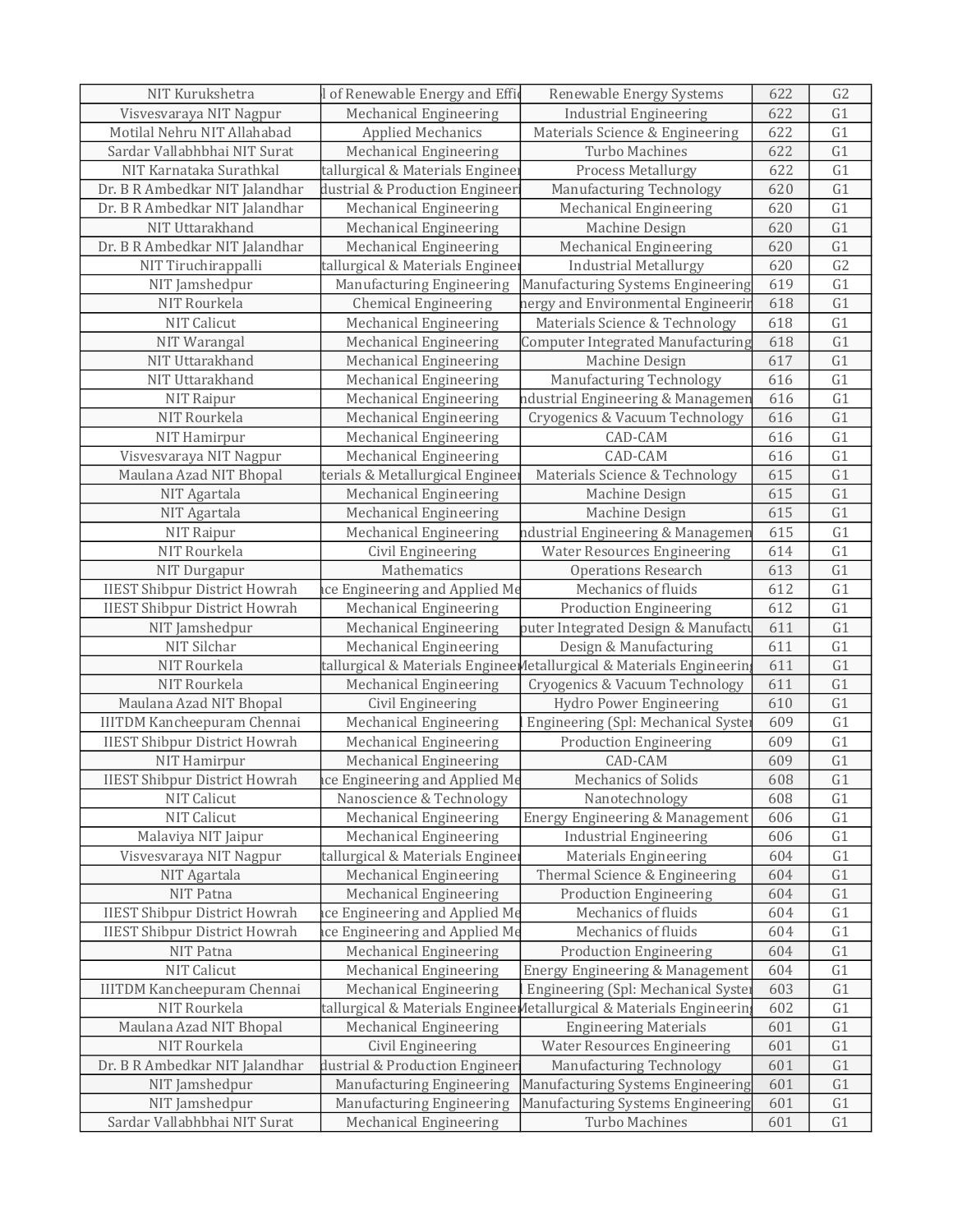| NIT Silchar                          | Mechanical Engineering           | <b>CAD-CAM &amp; Automation</b>                                       | 599 | G1             |
|--------------------------------------|----------------------------------|-----------------------------------------------------------------------|-----|----------------|
| NIT Jamshedpur                       |                                  | tallurgical & Materials EngineerMetallurgy and Materials Technology   | 597 | G1             |
| Maulana Azad NIT Bhopal              | Mechanical Engineering           | aintenance Engineering & Manageme                                     | 597 | G1             |
| NIT Calicut                          | Nanoscience & Technology         | Nanotechnology                                                        | 597 | G1             |
| NIT Hamirpur                         | energy and Environmental En      | <b>Energy Technology</b>                                              | 597 | G1             |
| NIT Uttarakhand                      | Mechanical Engineering           | Manufacturing Technology                                              | 596 | G1             |
| NIT Hamirpur                         | energy and Environmental En      | <b>Energy Technology</b>                                              | 595 | G1             |
| NIT Jamshedpur                       | Mechanical Engineering           | puter Integrated Design & Manufacti                                   | 595 | G1             |
| NIT Jamshedpur                       | Mechanical Engineering           | puter Integrated Design & Manufacti                                   | 595 | G1             |
| NIT Warangal                         | Civil Engineering                | <b>Environmental Engineering</b>                                      | 595 | G1             |
| NIT Durgapur                         | Physics                          | <b>Vanced Material Science &amp; Technolo</b>                         | 594 | G1             |
| NIT Rourkela                         | <b>Chemical Engineering</b>      | nergy and Environmental Engineerir                                    | 594 | G1             |
| NIT Rourkela                         | <b>Chemical Engineering</b>      | nergy and Environmental Engineerii                                    | 594 | G1             |
| Motilal Nehru NIT Allahabad          | <b>Applied Mechanics</b>         | <b>Biomedical Engineering</b>                                         | 593 | G <sub>2</sub> |
| NIT Patna                            | <b>Mechanical Engineering</b>    | roduction Engineering (Dual Degree                                    | 593 | G1             |
| <b>IIITDM Kancheepuram Chennai</b>   | <b>Mechanical Engineering</b>    | ical Engineering (Spl: Smart Manufa                                   | 593 | G1             |
| NIT Patna                            | <b>Mechanical Engineering</b>    | roduction Engineering (Dual Degree                                    | 593 | G1             |
| NIT Silchar                          | Mechanical Engineering           | Aaterial & Manufacturing Technolog                                    | 592 | G1             |
| NIT Rourkela                         | Civil Engineering                | <b>Water Resources Engineering</b>                                    | 592 | G1             |
| Dr. B R Ambedkar NIT Jalandhar       | dustrial & Production Engineer   | Manufacturing Technology                                              | 592 | G1             |
| NIT Patna                            | <b>Mechanical Engineering</b>    | roduction Engineering (Dual Degree                                    | 592 | G1             |
| Sardar Vallabhbhai NIT Surat         | Mechanical Engineering           | CAD-CAM                                                               | 592 | G1             |
| <b>IIEST Shibpur District Howrah</b> | ice Engineering and Applied Me   | Mechanics of Solids                                                   | 590 | G1             |
| NIT Kurukshetra                      | of Renewable Energy and Effic    | Renewable Energy Systems                                              | 590 | G <sub>2</sub> |
| NIT Srinagar                         | Mechanical Engineering           | Mechanical System Design                                              | 589 | G1             |
| NIT Silchar                          | Mechanical Engineering           | Thermal Engineering                                                   | 589 | G1             |
| NIT Durgapur                         | Mathematics                      | <b>Operations Research</b>                                            | 589 | G1             |
| NIT Calicut                          | Nanoscience & Technology         | Nanotechnology                                                        | 589 | G1             |
| NIT Uttarakhand                      | <b>Mechanical Engineering</b>    | Manufacturing Technology                                              | 589 | G1             |
| Maulana Azad NIT Bhopal              | Physics                          | Nanotechnology                                                        | 587 | G1             |
| NIT Hamirpur                         | e for Material Science & Engine  | Materials Science & Engineering                                       | 586 | G1             |
| Malaviya NIT Jaipur                  |                                  | tallurgical & Materials Engineer Metallurgical & Materials Engineerin | 586 | G2             |
| Motilal Nehru NIT Allahabad          | <b>Applied Mechanics</b>         | <b>Biomedical Engineering</b>                                         | 586 | G2             |
| Motilal Nehru NIT Allahabad          | <b>Applied Mechanics</b>         | <b>Biomedical Engineering</b>                                         | 586 | G2             |
| Maulana Azad NIT Bhopal              | Mechanical Engineering           | aintenance Engineering & Manageme                                     | 586 | G1             |
| Malaviya NIT Jaipur                  |                                  | tallurgical & Materials Enginee Metallurgical & Materials Engineerin  | 586 | G <sub>2</sub> |
| NIT Manipur                          | Mechanical Engineering           | Thermal & Fluids Engineering                                          | 585 | G1             |
| NIT Silchar                          | Mechanical Engineering           | Design & Manufacturing                                                | 585 | G1             |
| NIT Silchar                          | Mechanical Engineering           | Thermal Engineering                                                   | 585 | G1             |
| Maulana Azad NIT Bhopal              | <b>Energy Centre</b>             | Renewable Energy                                                      | 583 | G1             |
| Visvesvaraya NIT Nagpur              | tallurgical & Materials Enginee  | Process Metallurgy                                                    | 582 | G1             |
| NIT Rourkela                         | Mining Engineering               | Mining Engineering                                                    | 582 | G1             |
| Maulana Azad NIT Bhopal              | Civil Engineering                | Hydro Power Engineering                                               | 582 | G1             |
| <b>IIEST Shibpur District Howrah</b> | ace Engineering and Applied Me   | Mechanics of Solids                                                   | 582 | G1             |
| Malaviya NIT Jaipur                  | Mechanical Engineering           | <b>Industrial Engineering</b>                                         | 582 | G <sub>2</sub> |
| NIT Meghalaya                        | Mechanical Engineering           | Fluids & Thermal Engineering                                          | 581 | G4             |
| Maulana Azad NIT Bhopal              | Civil Engineering                | Hydro Power Engineering                                               | 581 | G1             |
| NIT Kurukshetra                      | Mechanical Engineering           | Industrial & Production Engineering                                   | 581 | G1             |
| NIT Agartala                         | Mechanical Engineering           | Manufacturing Technology                                              | 580 | G1             |
| NIT Agartala                         | Mechanical Engineering           | Thermal Science & Engineering                                         | 580 | G1             |
| NIT Agartala                         | Mechanical Engineering           | Automotive Engineering                                                | 579 | G1             |
| NIT Hamirpur                         | energy and Environmental En      | <b>Energy Technology</b>                                              | 579 | G1             |
| NIT Jamshedpur                       | Mechanical Engineering           | <b>Energy Systems Engineering</b>                                     | 578 | G <sub>1</sub> |
| Visvesvaraya NIT Nagpur              | tallurgical & Materials Engineer | <b>Materials Engineering</b>                                          | 578 | G1             |
| Maulana Azad NIT Bhopal              | <b>Energy Centre</b>             | Renewable Energy                                                      | 578 | G1             |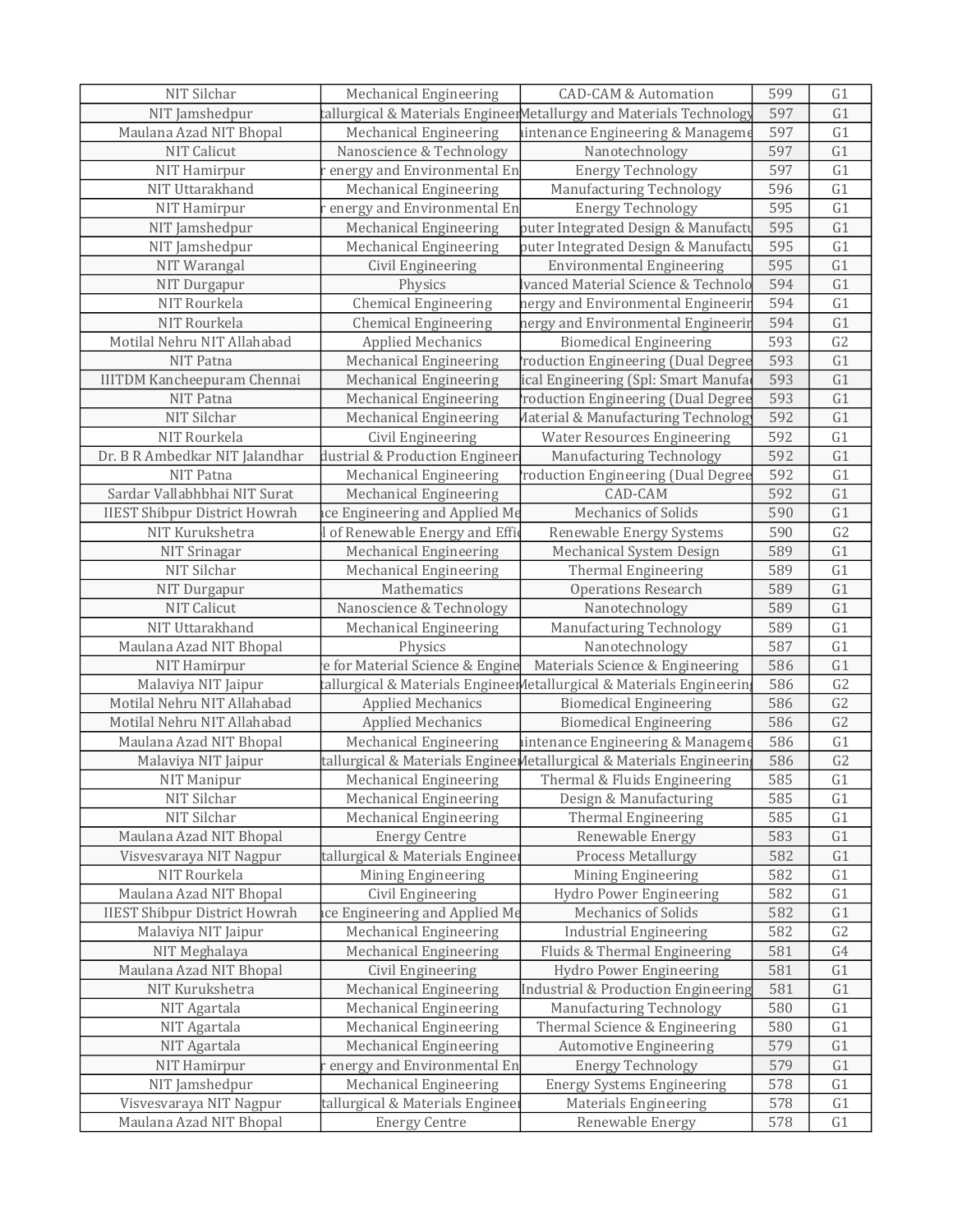| Maulana Azad NIT Bhopal              | <b>Energy Centre</b>             | Green Technology                                                    | 577 | G1             |
|--------------------------------------|----------------------------------|---------------------------------------------------------------------|-----|----------------|
| <b>IIEST Shibpur District Howrah</b> | chool of Mechatronics & Roboti   | Mechatronics                                                        | 576 | G1             |
| NIT Delhi                            | Mechanical Engineering           | mputer Aided Design & Manufacturi                                   | 574 | G1             |
| Maulana Azad NIT Bhopal              | terials & Metallurgical Enginee: | Materials Science & Technology                                      | 572 | G1             |
| NIT Agartala                         | <b>Mechanical Engineering</b>    | Thermal Science & Engineering                                       | 572 | G1             |
| <b>IIEST Shibpur District Howrah</b> | tallurgical & Materials Engineer | Iron and Steel Technology                                           | 571 | G1             |
| <b>IIEST Shibpur District Howrah</b> | ol of Material Science & Engine  | Materials Science & Technology                                      | 571 | G1             |
| Maulana Azad NIT Bhopal              | Mechanical Engineering           | <b>Engineering Materials</b>                                        | 571 | G1             |
| NIT Silchar                          | <b>Mechanical Engineering</b>    | Design & Manufacturing                                              | 567 | G1             |
| NIT Arunachal Pradesh                | <b>Mechanical Engineering</b>    | cal System Design and Innovation Te                                 | 565 | G1             |
| Maulana Azad NIT Bhopal              | terials & Metallurgical Engineer | Materials Science & Technology                                      | 565 | G1             |
| NIT Durgapur                         | Mathematics                      | <b>Operations Research</b>                                          | 565 | G1             |
| NIT Durgapur                         |                                  | tallurgical & Materials EngineerMetallurgy and Materials Technology | 564 | G1             |
| NIT Raipur                           | Mechanical Engineering           | ndustrial Engineering & Managemer                                   | 564 | G1             |
| <b>IIEST Shibpur District Howrah</b> | chool of Mechatronics & Roboti   | Mechatronics                                                        | 563 | G1             |
| <b>IIEST Shibpur District Howrah</b> | chool of Mechatronics & Roboti   | Mechatronics                                                        | 563 | G1             |
| <b>IIEST Shibpur District Howrah</b> |                                  | for Green Energy & Sensor Sythewable Energy Science and Technol     | 562 | G1             |
| Maulana Azad NIT Bhopal              | Civil Engineering                | Hydro Power Engineering                                             | 562 | G1             |
| NIT Jamshedpur                       | tallurgical & Materials Engineer | Foundry Technology                                                  | 561 | G1             |
| NIT Mizoram                          | <b>Mechanical Engineering</b>    | <b>Thermal Engineering</b>                                          | 561 | G1             |
| NIT Agartala                         | <b>Production Engineering</b>    | Computer Integrated Manufacturing                                   | 561 | G1             |
| Maulana Azad NIT Bhopal              | Physics                          | Nanotechnology                                                      | 561 | G1             |
| NIT Silchar                          | Mechanical Engineering           | <b>CAD-CAM &amp; Automation</b>                                     | 561 | G1             |
| NIT Durgapur                         | Physics                          | vanced Material Science & Technolo                                  | 561 | G1             |
| Visvesvaraya NIT Nagpur              | tallurgical & Materials Enginee: | <b>Materials Engineering</b>                                        | 561 | G1             |
| NIT Durgapur                         | Physics                          | vanced Material Science & Technolo                                  | 561 | G1             |
| NIT Calicut                          | Mechanical Engineering           | ndustrial Engineering & Managemen                                   | 561 | G1             |
| Motilal Nehru NIT Allahabad          | <b>Applied Mechanics</b>         | <b>Biomedical Engineering</b>                                       | 559 | G1             |
| NIT Rourkela                         | Mining Engineering               | Mining Engineering                                                  | 558 | G1             |
| NIT Hamirpur                         | e for Material Science & Engine  | Materials Science & Engineering                                     | 558 | G1             |
| NIT Hamirpur                         | energy and Environmental En      | <b>Energy Technology</b>                                            | 558 | G1             |
| <b>IIEST Shibpur District Howrah</b> |                                  | for Healthcare Science and Techty and Occupational Health Enginee   | 554 | G1             |
| NIT Rourkela                         | <b>Ceramic Engineering</b>       | <b>Industrial Ceramics</b>                                          | 554 | G1             |
| Maulana Azad NIT Bhopal              | <b>Energy Centre</b>             | Green Technology                                                    | 554 | G1             |
| <b>IIEST Shibpur District Howrah</b> |                                  | for Green Energy & Sensor Sythewable Energy Science and Technol     | 554 | G1             |
| <b>IIEST Shibpur District Howrah</b> |                                  | for Green Energy & Sensor Sythewable Energy Science and Technol     | 554 | G1             |
| Maulana Azad NIT Bhopal              |                                  | Mechanical Engineering   Engineering Materials                      | 554 | G1             |
| NIT Rourkela                         | <b>Mechanical Engineering</b>    | Cryogenics & Vacuum Technology                                      | 554 | G1             |
| Maulana Azad NIT Bhopal              | Mechanical Engineering           | aintenance Engineering & Manageme                                   | 554 | G1             |
| NIT Jamshedpur                       | Civil Engineering                | <b>Water Resources Engineering</b>                                  | 551 | G1             |
| NIT Agartala                         | Civil Engineering                | Hydro Informatics Engineering                                       | 551 | G1             |
| NIT Meghalaya                        | <b>Mechanical Engineering</b>    | Fluids & Thermal Engineering                                        | 551 | G4             |
| Maulana Azad NIT Bhopal              | <b>Energy Centre</b>             | Green Technology                                                    | 551 | G1             |
| Maulana Azad NIT Bhopal              | Physics                          | Nanotechnology                                                      | 551 | G1             |
| NIT Rourkela                         | Mining Engineering               | Mining Engineering                                                  | 551 | G1             |
| NIT Silchar                          | Mechanical Engineering           | <b>CAD-CAM &amp; Automation</b>                                     | 551 | G1             |
| Dr. B R Ambedkar NIT Jalandhar       | dustrial & Production Engineer   | Manufacturing Technology                                            | 551 | G1             |
| <b>IIEST Shibpur District Howrah</b> | ol of Material Science & Engine  | Materials Science & Technology                                      | 550 | G1             |
| Visvesvaraya NIT Nagpur              | tallurgical & Materials Engineer | Process Metallurgy                                                  | 550 | G1             |
| NIFFT Hatia Ranchi                   | Manufacturing Engineering        | Manufacturing Engineering                                           | 548 | G <sub>1</sub> |
| NIT Jamshedpur                       |                                  | tallurgical & Materials EngineerMetallurgy and Materials Technology | 547 | G1             |
| NIT Agartala                         | <b>Mechanical Engineering</b>    | Manufacturing Technology                                            | 547 | G1             |
| Visvesvaraya NIT Nagpur              | tallurgical & Materials Engineer | Process Metallurgy                                                  | 547 | G1             |
| NIT Karnataka Surathkal              | tallurgical & Materials Engineer | <b>Materials Engineering</b>                                        | 547 | G1             |
| NIT Patna                            | <b>Mechanical Engineering</b>    | <b>Production Engineering</b>                                       | 546 | G1             |
|                                      |                                  |                                                                     |     |                |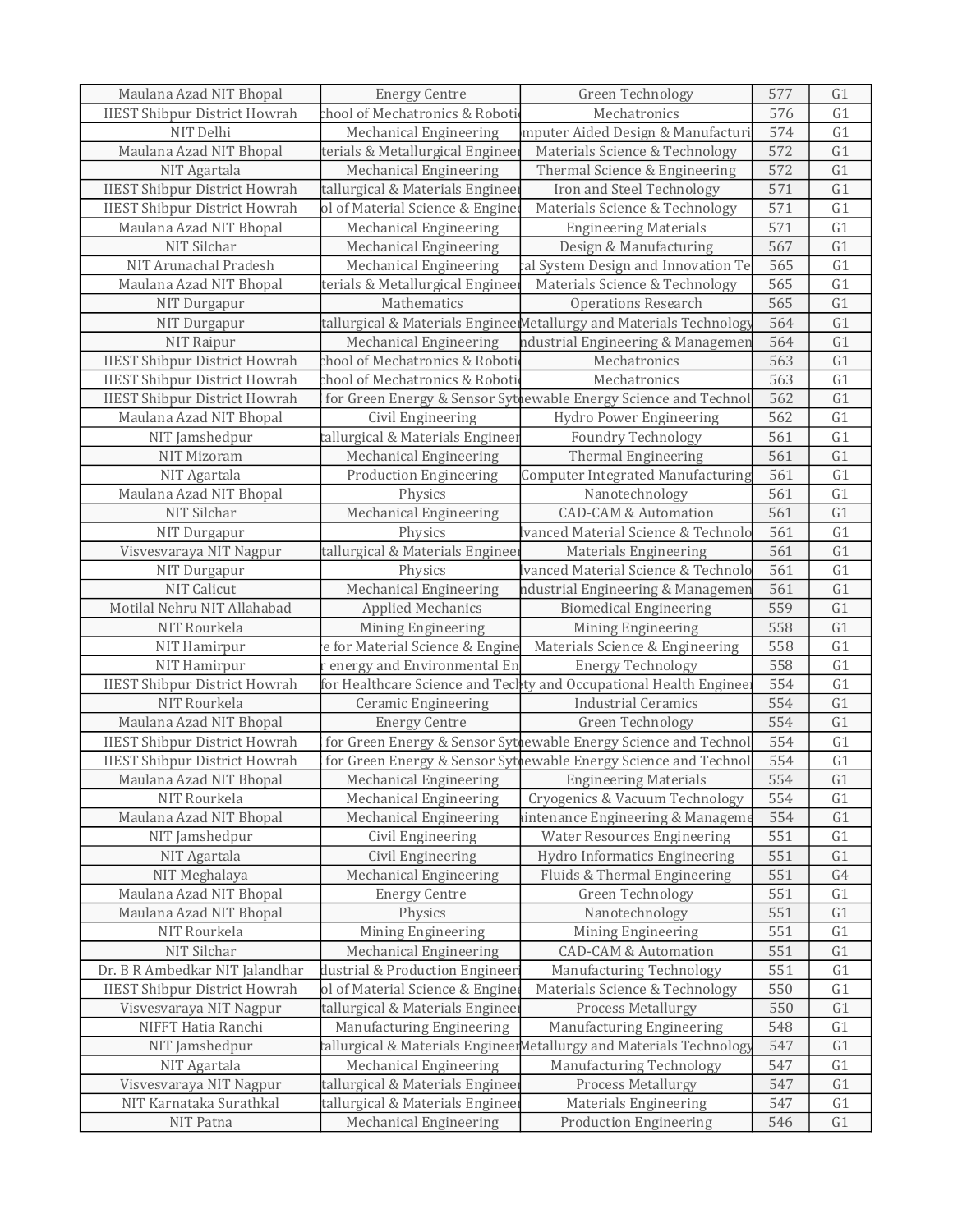| NIT Calicut                          | <b>Mechanical Engineering</b>         | Energy Engineering & Management                                     | 546 | G1             |
|--------------------------------------|---------------------------------------|---------------------------------------------------------------------|-----|----------------|
| NIT Jamshedpur                       | Chemistry                             | Surface Science & Engineering                                       | 544 | G1             |
| NIT Rourkela                         | <b>Ceramic Engineering</b>            | <b>Industrial Ceramics</b>                                          | 544 | G1             |
| NIT Silchar                          | Mechanical Engineering                | Material & Manufacturing Technolog                                  | 544 | G1             |
| NIT Durgapur                         |                                       | tallurgical & Materials EngineerMetallurgy and Materials Technology | 544 | G1             |
| NIT Jamshedpur                       | Mechanical Engineering                | <b>Energy Systems Engineering</b>                                   | 544 | G1             |
| NIT Manipur                          | Mechanical Engineering                | Thermal & Fluids Engineering                                        | 544 | G1             |
| NIT Agartala                         | Mechanical Engineering                | <b>Automotive Engineering</b>                                       | 544 | G1             |
| NIT Meghalaya                        | Mechanical Engineering                | Fluids & Thermal Engineering                                        | 544 | G4             |
| NIT Uttarakhand                      | <b>Mechanical Engineering</b>         | Manufacturing Technology                                            | 544 | G1             |
| NIT Warangal                         | tallurgical & Materials Engineer      | <b>Materials Technology</b>                                         | 544 | G1             |
| NIT Agartala                         | Mechanical Engineering                | <b>Automotive Engineering</b>                                       | 543 | G1             |
| NIT Srinagar                         | Mechanical Engineering                | rial Tribology & Maintenance Manag                                  | 540 | G1             |
| NIT Rourkela                         | <b>Earth and Atmospheric Sciences</b> | Atmosphere and Ocean Science                                        | 540 | G1             |
| NIT Srinagar                         | Mechanical Engineering                | Mechanical System Design                                            | 540 | G1             |
| <b>IIEST Shibpur District Howrah</b> | tallurgical & Materials Engineer      | Iron and Steel Technology                                           | 540 | G1             |
| NIT Agartala                         | <b>Production Engineering</b>         | <b>Computer Integrated Manufacturing</b>                            | 540 | G1             |
| NIT Manipur                          | Mechanical Engineering                | Thermal & Fluids Engineering                                        | 540 | G1             |
| NIT Agartala                         | <b>Mechanical Engineering</b>         | Manufacturing Technology                                            | 540 | G1             |
| NIT Silchar                          | Mechanical Engineering                | Aaterial & Manufacturing Technolog                                  | 540 | G1             |
| NIT Srinagar                         | Mechanical Engineering                | Mechanical System Design                                            | 540 | G1             |
| NIT Durgapur                         |                                       | tallurgical & Materials EngineerMetallurgy and Materials Technology | 540 | G1             |
| NIT Hamirpur                         | e for Material Science & Engine       | Materials Science & Engineering                                     | 540 | G1             |
| <b>IIEST Shibpur District Howrah</b> | ol of Material Science & Engine       | Materials Science & Technology                                      | 540 | G1             |
| Motilal Nehru NIT Allahabad          | <b>Applied Mechanics</b>              | Materials Science & Engineering                                     | 540 | G1             |
| NIT Silchar                          | Mechanical Engineering                | Thermal Engineering                                                 | 540 | G1             |
| NIT Warangal                         | tallurgical & Materials Engineer      | <b>Industrial Metallurgy</b>                                        | 539 | G1             |
| NIT Rourkela                         | <b>Chemical Engineering</b>           | nergy and Environmental Engineerir                                  | 538 | G1             |
| NIT Arunachal Pradesh                | Mechanical Engineering                | cal System Design and Innovation Te                                 | 536 | G1             |
| NIT Jamshedpur                       | tallurgical & Materials Engineer      | <b>Foundry Technology</b>                                           | 536 | G1             |
| NIT Jamshedpur                       | <b>Mechanical Engineering</b>         | <b>Energy Systems Engineering</b>                                   | 536 | G1             |
| <b>IIEST Shibpur District Howrah</b> | tallurgical & Materials Engineer      | Iron and Steel Technology                                           | 536 | G1             |
| NIT Jamshedpur                       | Civil Engineering                     | <b>Water Resources Engineering</b>                                  | 535 | G1             |
| <b>IIEST Shibpur District Howrah</b> | for Healthcare Science and Tecl       | <b>Biomedical Engineering</b>                                       | 533 | G1             |
| <b>IIEST Shibpur District Howrah</b> |                                       | for Healthcare Science and Techty and Occupational Health Enginee   | 533 | G1             |
| NIT Jamshedpur                       |                                       | tallurgical & Materials EngineerMetallurgy and Materials Technology | 533 | G1             |
| Malaviya NIT Jaipur                  |                                       | Materials Research Center   Materials Science & Engineering         | 533 | G <sub>2</sub> |
| Motilal Nehru NIT Allahabad          | <b>Applied Mechanics</b>              | <b>Biomedical Engineering</b>                                       | 532 | G1             |
| Motilal Nehru NIT Allahabad          | <b>Applied Mechanics</b>              | <b>Biomedical Engineering</b>                                       | 532 | G <sub>1</sub> |
| NIT Rourkela                         | Ceramic Engineering                   | <b>Industrial Ceramics</b>                                          | 532 | G1             |
| NIT Jamshedpur                       | tallurgical & Materials Engineer      | <b>Foundry Technology</b>                                           | 529 | G1             |
| NIT Jamshedpur                       | <b>Mechanical Engineering</b>         | <b>Energy Systems Engineering</b>                                   | 529 | G1             |
| Maulana Azad NIT Bhopal              | Mechanical Engineering                | <b>Engineering Materials</b>                                        | 529 | G1             |
| NIT Jamshedpur                       | Chemistry                             | Surface Science & Engineering                                       | 528 | G1             |
| NIT Jamshedpur                       | Civil Engineering                     | <b>Water Resources Engineering</b>                                  | 528 | G1             |
| NIT Meghalaya                        | Mechanical Engineering                | Fluids & Thermal Engineering                                        | 528 | G <sub>4</sub> |
| NIT Agartala                         | <b>Production Engineering</b>         | <b>Computer Integrated Manufacturing</b>                            | 526 | G1             |
| <b>IIITDM Kancheepuram Chennai</b>   | Mechanical Engineering                | ical Engineering (Spl: Smart Manufa                                 | 526 | G1             |
| NIT Silchar                          | Mechanical Engineering                | Design & Manufacturing                                              | 526 | G1             |
| NIT Calicut                          | Mechanical Engineering                | Materials Science & Technology                                      | 526 | G1             |
| NIT Karnataka Surathkal              | tallurgical & Materials Engineer      | Process Metallurgy                                                  | 526 | G1             |
| <b>IIEST Shibpur District Howrah</b> | for Healthcare Science and Tech       | <b>Biomedical Engineering</b>                                       | 522 | G1             |
| NIT Mizoram                          | Mechanical Engineering                | <b>Thermal Engineering</b>                                          | 522 | G1             |
| NIFFT Hatia Ranchi                   | terials & Metallurgical Engineer      | Materials Science & Engineering                                     | 522 | G1             |
| NIT Agartala                         | Civil Engineering                     | Hydro Informatics Engineering                                       | 522 | G1             |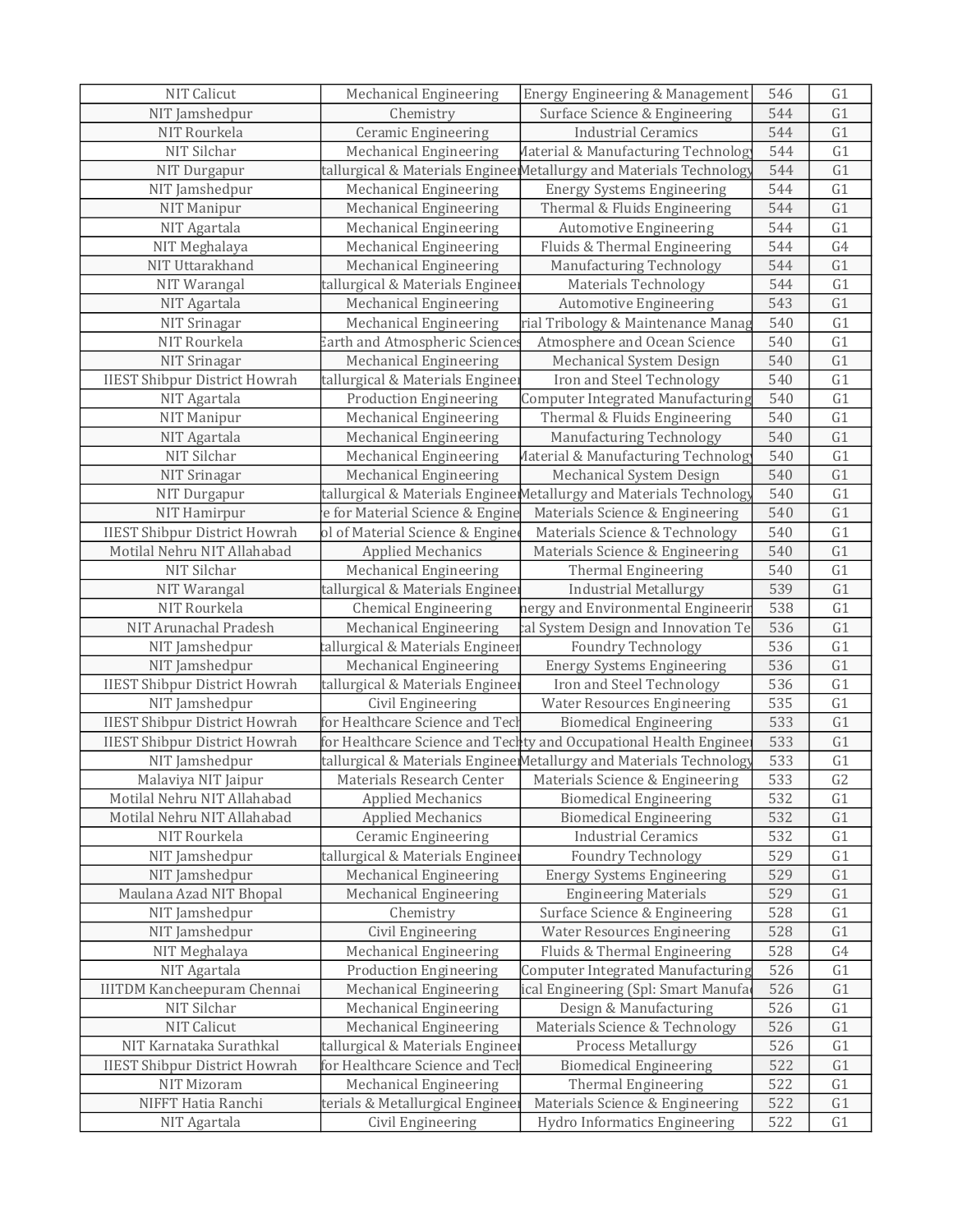| NIT Arunachal Pradesh                | <b>Mechanical Engineering</b>         | cal System Design and Innovation Te                                  | 522 | G <sub>1</sub> |
|--------------------------------------|---------------------------------------|----------------------------------------------------------------------|-----|----------------|
| <b>IIEST Shibpur District Howrah</b> | chool of Mechatronics & Roboti        | Mechatronics                                                         | 522 | G1             |
| <b>IIEST Shibpur District Howrah</b> |                                       | for Green Energy & Sensor Sythewable Energy Science and Technol      | 522 | G1             |
| NIT Silchar                          | Mechanical Engineering                | <b>CAD-CAM &amp; Automation</b>                                      | 522 | G1             |
| Maulana Azad NIT Bhopal              | terials & Metallurgical Enginee       | Materials Science & Technology                                       | 522 | G1             |
| NIT Rourkela                         | Civil Engineering                     | <b>Water Resources Engineering</b>                                   | 521 | G1             |
| NIFFT Hatia Ranchi                   | dry Technology & Forge Techn          | <b>Foundry Forge Technology</b>                                      | 516 | G1             |
| <b>IIEST Shibpur District Howrah</b> |                                       | for Healthcare Science and Techty and Occupational Health Enginee    | 516 | G1             |
| NIT Rourkela                         | Earth and Atmospheric Sciences        | Atmosphere and Ocean Science                                         | 515 | G1             |
| NIT Srinagar                         | Mechanical Engineering                | rial Tribology & Maintenance Manag                                   | 515 | G1             |
| NIT Mizoram                          | Mechanical Engineering                | Thermal Engineering                                                  | 515 | G1             |
| NIFFT Hatia Ranchi                   | terials & Metallurgical Enginee:      | Materials Science & Engineering                                      | 515 | G1             |
| <b>IIEST Shibpur District Howrah</b> | for Healthcare Science and Tech       | <b>Biomedical Engineering</b>                                        | 515 | G1             |
| NIT Karnataka Surathkal              | tallurgical & Materials Enginee       | Nanotechnology                                                       | 515 | G1             |
| NIT Rourkela                         | Earth and Atmospheric Science         | Atmosphere and Ocean Science                                         | 514 | G1             |
| NIT Jamshedpur                       | Chemistry                             | Surface Science & Engineering                                        | 512 | G1             |
| NIT Silchar                          | Mechanical Engineering                | Aaterial & Manufacturing Technolog                                   | 512 | G1             |
| NIT Jamshedpur                       | Civil Engineering                     | <b>Water Resources Engineering</b>                                   | 511 | G1             |
| NIFFT Hatia Ranchi                   | dry Technology & Forge Techn          | <b>Foundry Forge Technology</b>                                      | 510 | G1             |
| NIT Agartala                         | Civil Engineering                     | Hydro Informatics Engineering                                        | 508 | G1             |
| NIT Srinagar                         | Mechanical Engineering                | rial Tribology & Maintenance Manag                                   | 505 | G1             |
| NIT Agartala                         | <b>Electrical Engineering</b>         | <b>Integrated Energy System</b>                                      | 502 | G1             |
| Visvesvaraya NIT Nagpur              | tallurgical & Materials Engineer      | <b>Materials Engineering</b>                                         | 500 | G1             |
| NIT Hamirpur                         | e for Material Science & Engine       | Materials Science & Engineering                                      | 497 | G1             |
| NIT Rourkela                         |                                       | tallurgical & Materials Enginee Metallurgical & Materials Engineerin | 494 | G1             |
| NIT Srinagar                         | Mechanical Engineering                | Mechanical System Design                                             | 494 | G1             |
| NIT Calicut                          | Nanoscience & Technology              | Nanotechnology                                                       | 483 | G1             |
| Malaviya NIT Jaipur                  |                                       | tallurgical & Materials EngineeMetallurgical & Materials Engineerin  | 479 | G <sub>2</sub> |
| Motilal Nehru NIT Allahabad          | <b>Applied Mechanics</b>              | <b>Biomedical Engineering</b>                                        | 475 | G <sub>2</sub> |
| NIT Durgapur                         | Mathematics                           | <b>Operations Research</b>                                           | 474 | G1             |
| NIT Agartala                         | <b>Electrical Engineering</b>         | <b>Integrated Energy System</b>                                      | 473 | G1             |
| <b>IIEST Shibpur District Howrah</b> | ol of Material Science & Engine       | Materials Science & Technology                                       | 472 | G1             |
| NIT Agartala                         | <b>Electrical Engineering</b>         | <b>Integrated Energy System</b>                                      | 466 | G1             |
| NIT Manipur                          | Mechanical Engineering                | Thermal & Fluids Engineering                                         | 465 | G1             |
| NIT Rourkela                         | Mining Engineering                    | Mining Engineering                                                   | 465 | G1             |
| NIT Jamshedpur                       |                                       | tallurgical & Materials EngineerMetallurgy and Materials Technology  | 460 | G1             |
| <b>IIEST Shibpur District Howrah</b> |                                       | for Healthcare Science and Techty and Occupational Health Enginee    | 460 | G1             |
| Malaviya NIT Jaipur                  | tallurgical & Materials Engineer      | Steel Technology                                                     | 458 | G <sub>2</sub> |
| Malaviya NIT Jaipur                  | tallurgical & Materials Enginee:      | <b>Steel Technology</b>                                              | 458 | G <sub>2</sub> |
| NIT Agartala                         | <b>Mechanical Engineering</b>         | Manufacturing Technology                                             | 451 | G1             |
| Visvesvaraya NIT Nagpur              | tallurgical & Materials Enginee:      | Process Metallurgy                                                   | 447 | G1             |
| NIT Agartala                         | <b>Mechanical Engineering</b>         | <b>Automotive Engineering</b>                                        | 446 | G1             |
| NIT Jamshedpur                       | tallurgical & Materials Enginee       | <b>Foundry Technology</b>                                            | 444 | G1             |
| Maulana Azad NIT Bhopal              | Physics                               | Nanotechnology                                                       | 440 | G1             |
| NIT Agartala                         | <b>Production Engineering</b>         | Computer Integrated Manufacturing                                    | 439 | G1             |
| Motilal Nehru NIT Allahabad          | <b>Applied Mechanics</b>              | <b>Biomedical Engineering</b>                                        | 434 | G1             |
| NIT Durgapur                         | Physics                               | vanced Material Science & Technolo                                   | 433 | G1             |
| NIT Agartala                         | Civil Engineering                     | Hydro Informatics Engineering                                        | 429 | G1             |
| NIT Rourkela                         | <b>Earth and Atmospheric Sciences</b> | Atmosphere and Ocean Science                                         | 424 | G1             |
| <b>IIEST Shibpur District Howrah</b> | tallurgical & Materials Enginee:      | Iron and Steel Technology                                            | 422 | G1             |
| NIT Rourkela                         | <b>Ceramic Engineering</b>            | <b>Industrial Ceramics</b>                                           | 421 | G1             |
| NIFFT Hatia Ranchi                   | terials & Metallurgical Enginee       | Materials Science & Engineering                                      | 414 | G1             |
| NIT Durgapur                         |                                       | tallurgical & Materials Enginee Metallurgy and Materials Technology  | 404 | G1             |
| <b>IIEST Shibpur District Howrah</b> | for Healthcare Science and Tecl       | <b>Biomedical Engineering</b>                                        | 401 | G1             |
| NIT Jamshedpur                       | Chemistry                             | Surface Science & Engineering                                        | 384 | G1             |